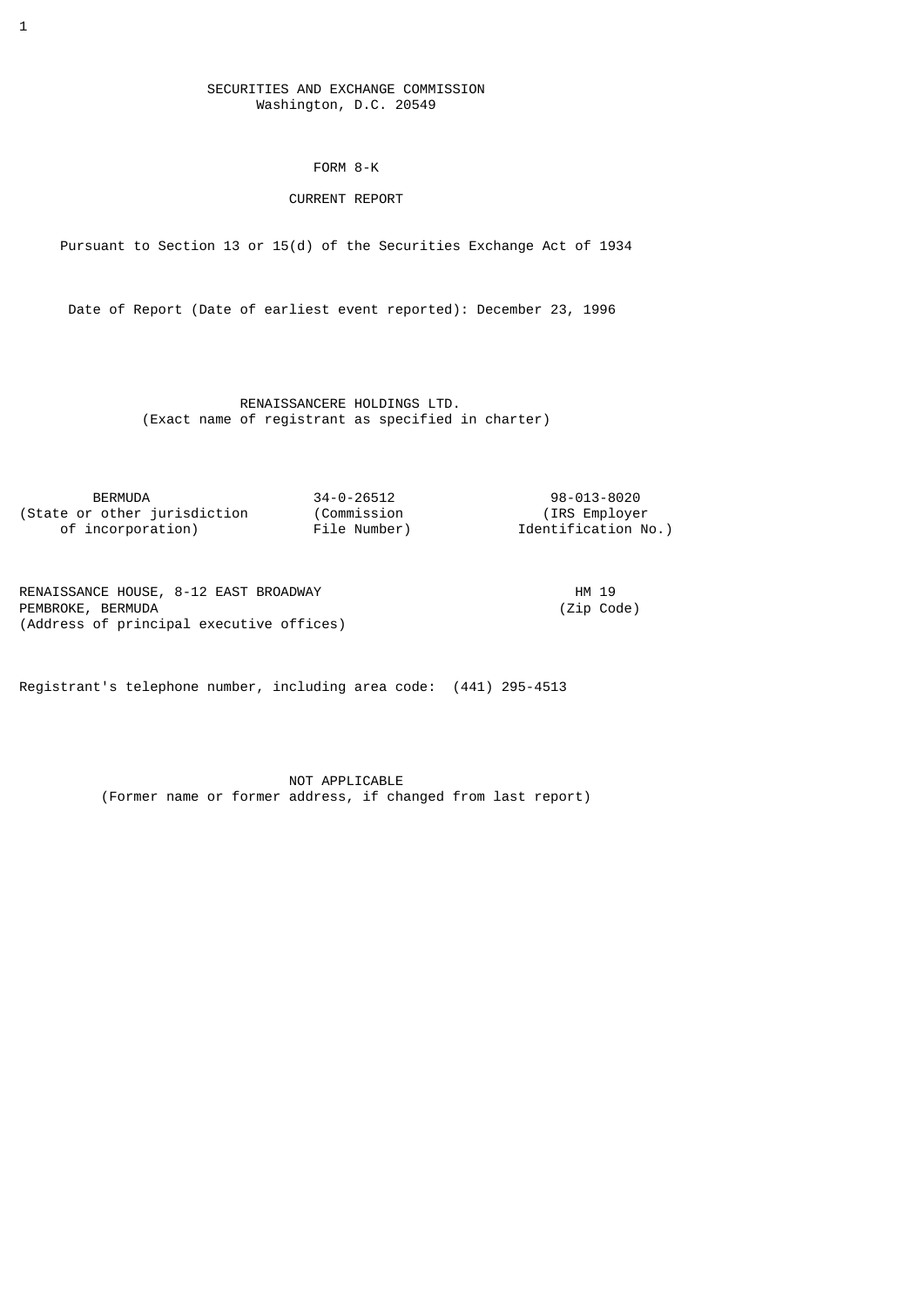### Item 5. OTHER EVENTS

 On December 23, 1996, RenaissanceRe Holdings Ltd. (the "Company") issued a press release announcing that the shareholders of the Company, at a Special General Meeting held on December 23, 1996, had voted to expand the Company's Board of Directors to eleven members from nine members (including one vacancy), had approved the issuance of diluted voting common shares, two new series of capital shares of the Company, and had approved certain corporate governance changes. In connection therewith, Stanley Lapidus, John C. Sweeney and David A. Tanner were duly appointed and qualified, and commenced serving on the Board, effective December 23, 1996, and the Company adopted Amended and Restated Bye-laws, in the form attached hereto as Exhibit 3.1 and incorporated by reference herein.

 Subsequently on December 23, 1996, the Company (i) issued to Trustees of General Electric Pension Trust 2,826,650 of the Company's Diluted Voting Class I Common Shares, par value \$1.00 per share ("DVI Shares"), in exchange for cancellation of an equal number of the Company's full voting Common Shares, par value \$1.00 per share (the "Full Voting Common Shares"), and (ii) issued to GE Investment Private Placement Partners I, Limited Partnership 1,372,541 DVI Shares and 1,454,109 shares of the Company's Diluted Voting Class II Common Shares, par value \$1.00 per share (which, together with the Full Voting Common Shares and the DVI Shares, are referred to herein as the "Common Shares"), in exchange for cancellation of 2,826,650 Full Voting Common Shares.

 Additionally on December 23, 1996, the Company issued a press release announcing that it had commenced a tender offer (the "Tender Offer") to purchase up to 813,190 Common Shares at a price of \$34.50 per share for an aggregate price of up to approximately \$28.06 million. The Tender Offer will be made only on the terms and subject to the conditions set forth in the Company's definitive tender offer materials, which were filed with the Securities and Exchange Commission on December 23, 1996 and first mailed to shareholders on or about December 23, 1996. The Tender Offer will expire on January 22, 1997, unless extended.

 The press releases referred to above are included herewith as Exhibits 99.1 and 99.2, respectively, and are each incorporated by reference herein.

### Item 7. FINANCIAL STATEMENTS AND EXHIBITS

(c) Exhibits:

 3.1 Amended and Restated Bye-laws of the Company, adopted December 23, 1996.

99.1 Press Release issued by the Company, dated December 23, 1996.

99.2 Press Release issued by the Company, dated December 23, 1996.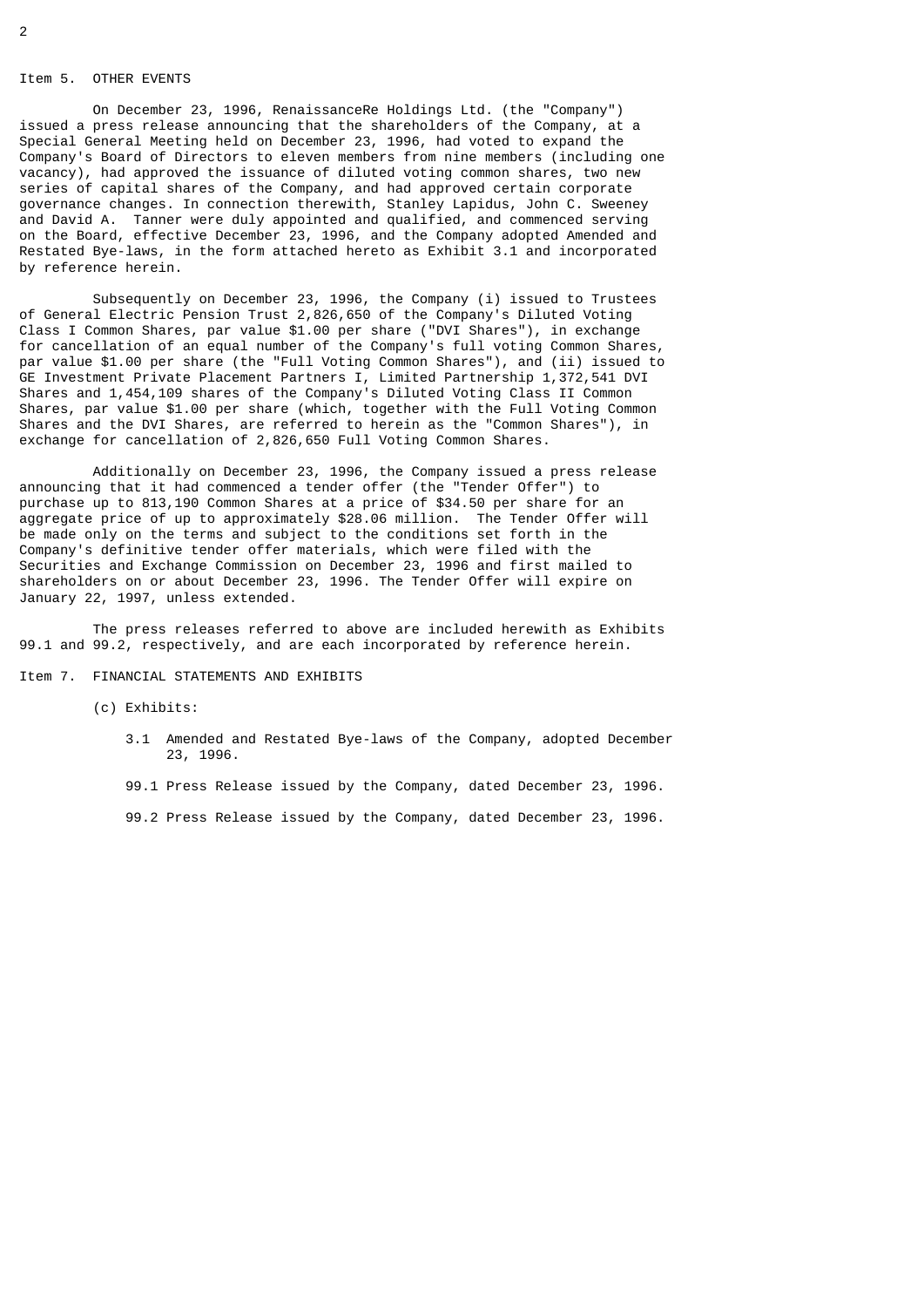## SIGNATURES

 Pursuant to the requirements of the Securities Exchange Act of 1934, the registrant has duly caused this report to be signed on its behalf by the undersigned hereunto duly authorized.

RENAISSANCERE HOLDINGS LTD.

/s/ Keith S. Hynes

 ----------------------------------------- Name: Keith S. Hynes Title: Senior Vice President and Chief Financial Officer

January 7, 1997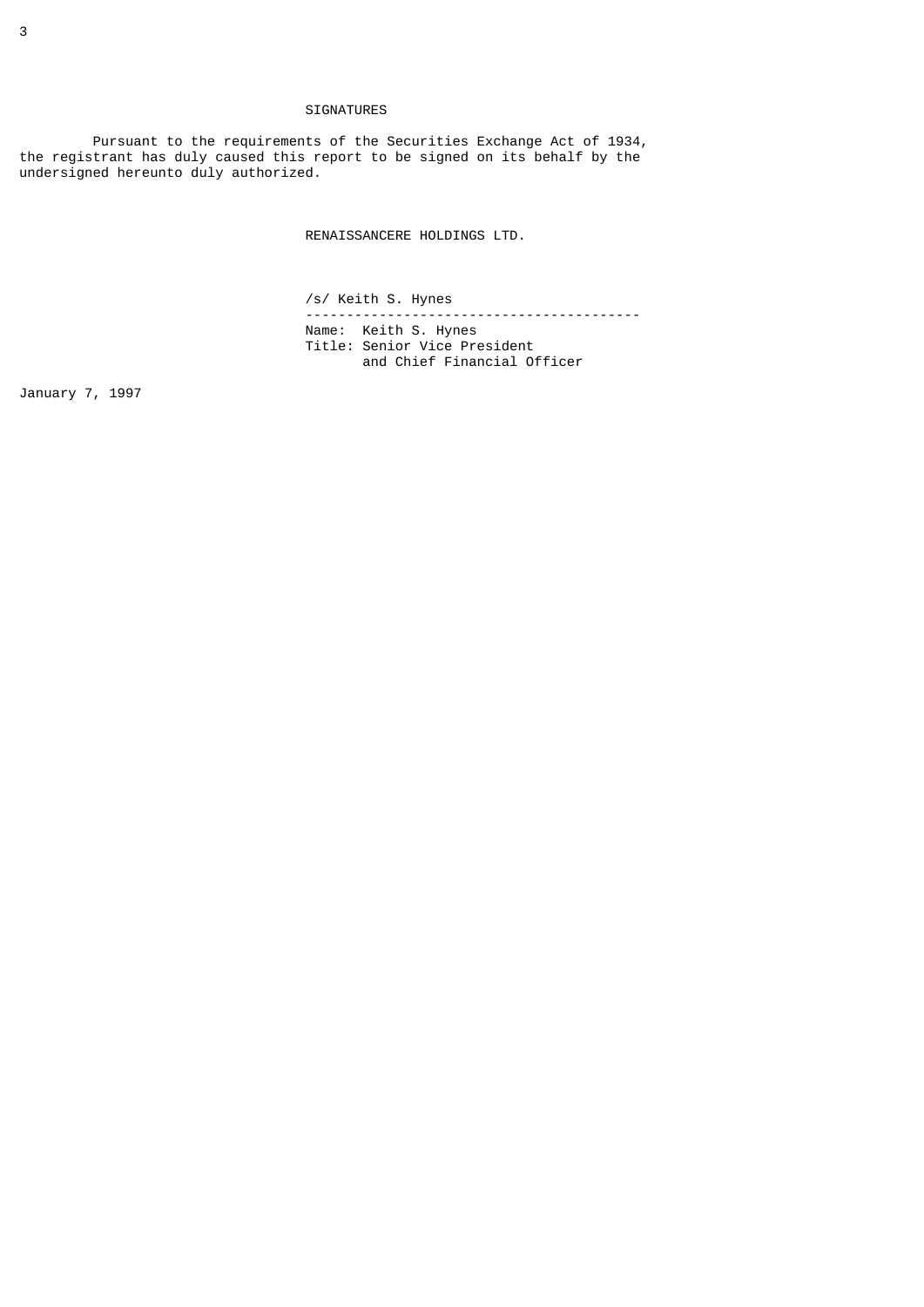# EXHIBIT INDEX

| Exhibit |                                                                             |
|---------|-----------------------------------------------------------------------------|
| 3.1     | Amended and Restated Bye-laws of the Company, adopted December<br>23, 1996. |
| 99.1    | Press Release of the Company, dated December 23, 1996.                      |
| 99.2    | Press Release of the Company, dated December 23, 1996.                      |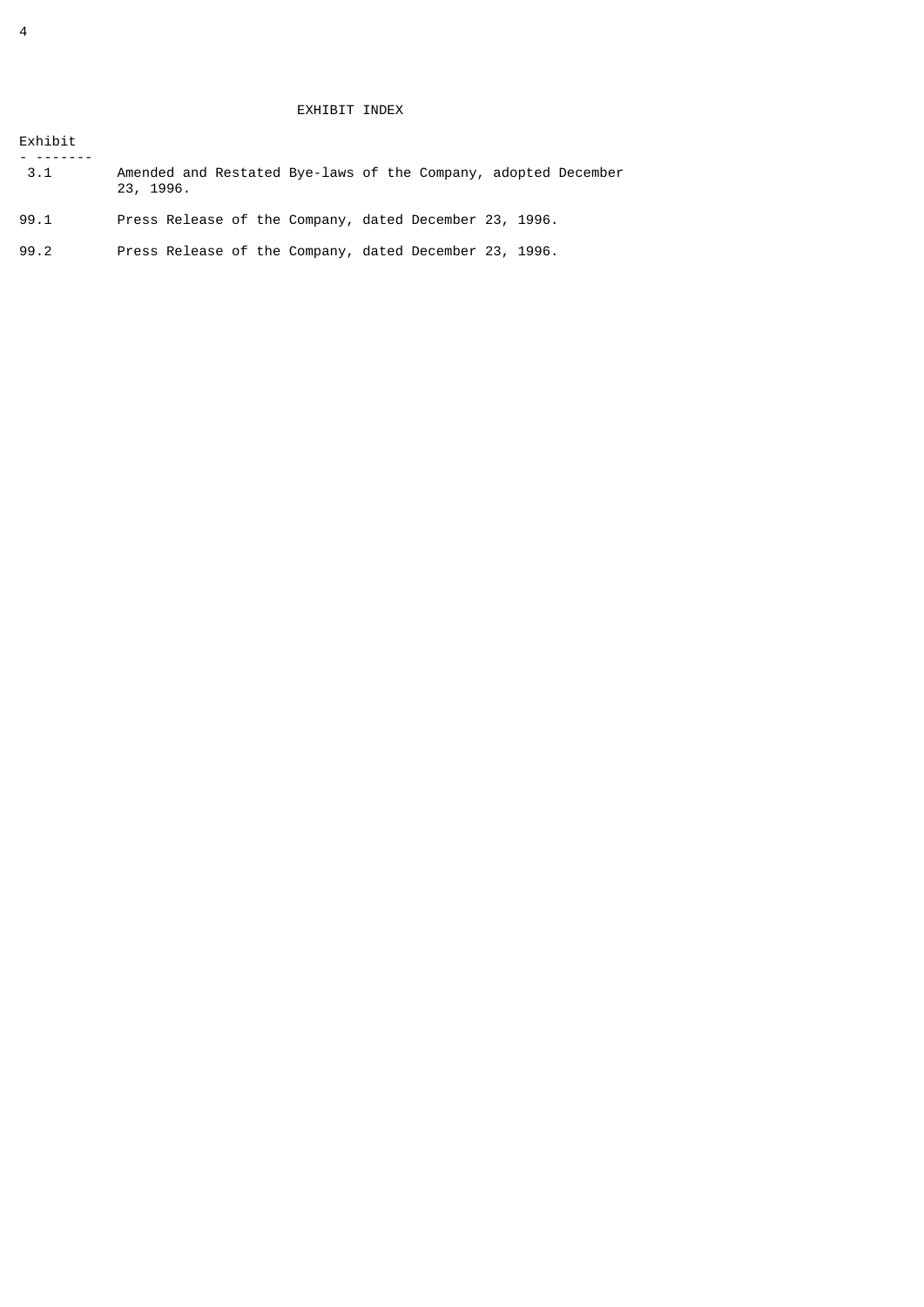Exhibit 3.1

AMENDED AND RESTATED

## B Y E - L A W S

of the contract of the contract of the contract of the contract of the contract of the contract of the contract of the contract of the contract of the contract of the contract of the contract of the contract of the contrac

### RENAISSANCERE HOLDINGS LTD.

### INTERPRETATION

--------------

## 1. Interpretation

--------------

 (a) In these Bye-laws the following words and expressions shall, where not inconsistent with the context, have the following meanings respectively:

- (i) "Act" means the Companies Act 1981 as amended from time to time;
- (ii) "Affiliate" means any person or entity, directly or indirectly, controlling, controlled by or under common control with any such person or entity.
	- (iii) "Alternate Director" means an alternate Director;
	- (iv) "Auditor" includes any individual or partnership;
	- (v) "Board" means the Board of Directors appointed or elected pursuant to these Bye-laws and acting by resolution in accordance with the Act and these Bye-laws or the Directors present at a meeting of Directors at which there is a quorum;
	- (vi) "Common Shares" means the common shares of the Company par value US \$1.00 per share;
	- (vii) "Company" means the company for which these Bye-laws are approved and confirmed;
	- (viii) "Director" means a director of the Company and shall, include an Alternate Director;
	- (ix) "General Meeting" means any annual or special general meeting of the Members;
	- (x) "Member" means the person registered in the Register of Members as the holder of shares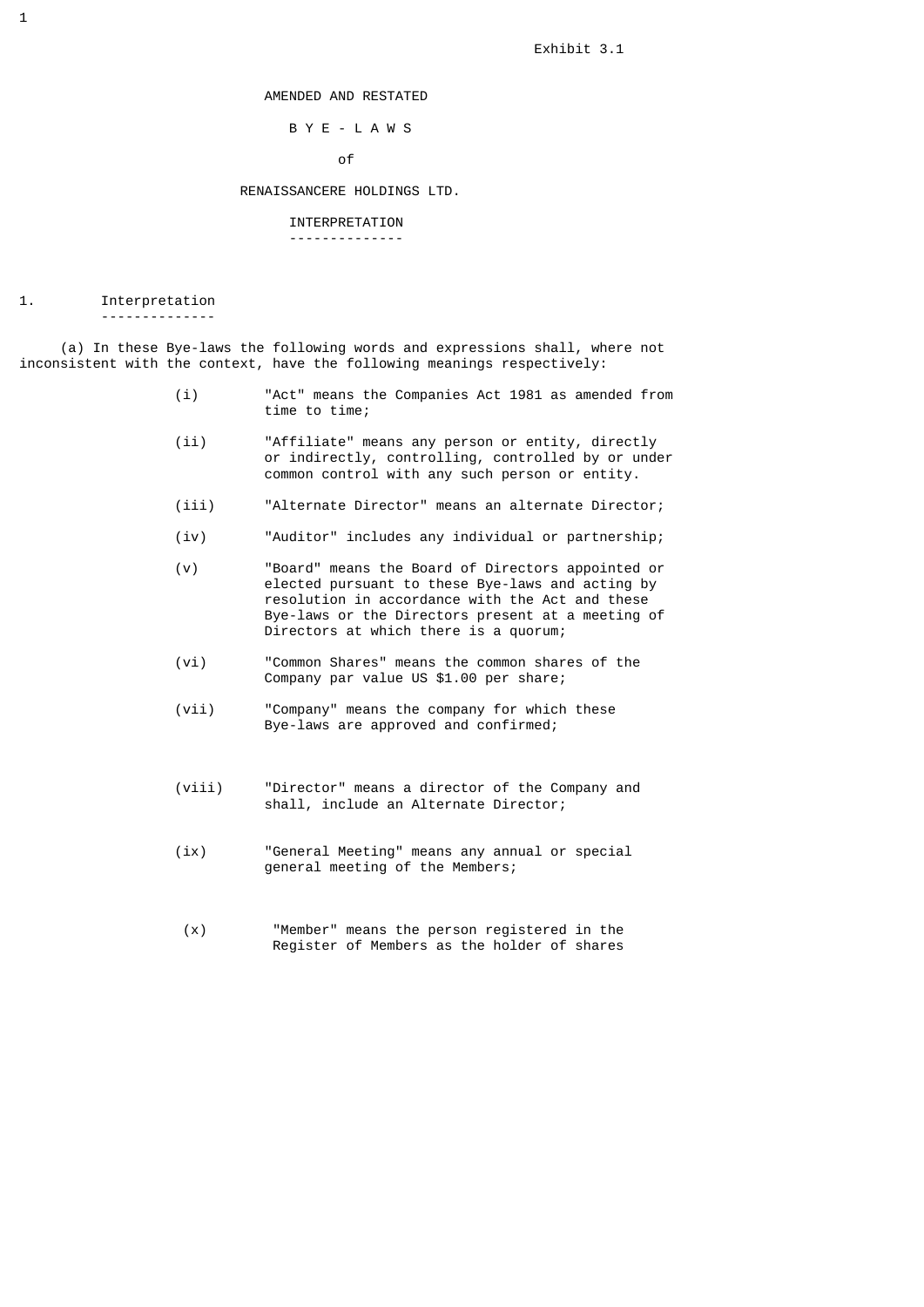in the Company and, when two or more persons are so registered as joint holders of shares, means the person whose name stands first in the Register of Members as one of such joint holders or all of such persons as the context so requires;

- (xi) "notice" means written notice as further defined in these Bye-laws unless otherwise specifically stated;
- (xii) "Person" means an individual, partnership, joint-stock company, corporation, trust or unincorporated organization, and a government or agency or political subdivision thereof;
- (xiii) "Officer" means any person appointed by the Board to hold an office in the Company;
- (xiv) "Register of Directors and Officers" means the Register of Directors and Officers referred to in Bye-law 28;
- (xv) "Register of Members" means the Register of Members referred to in Bye-law 58; and
- (xvi) "Secretary" means the person appointed to perform any or all the duties of secretary of the Company and includes any deputy or assistant secretary.
- (b) In these Bye-laws, where not inconsistent with the context:
- (i) words denoting the plural number include the singular number and vice versa;
- (ii) words denoting a particular gender shall include all and any genders;
- (iii) words importing persons include companies, associations or bodies of persons whether corporate or not;
- (iv) the word:-
	- (A) "may" shall be construed as permissive;
- (B) "shall" shall be construed as imperative; and the contract of the contract of the contract of the contract of the contract of the contract of the contract of the contract of the contract of the contract of the contract of the contract of the contract of the contra
	- (v) unless otherwise provided herein words or expressions defined in the Act shall bear the same meaning in these Bye-laws.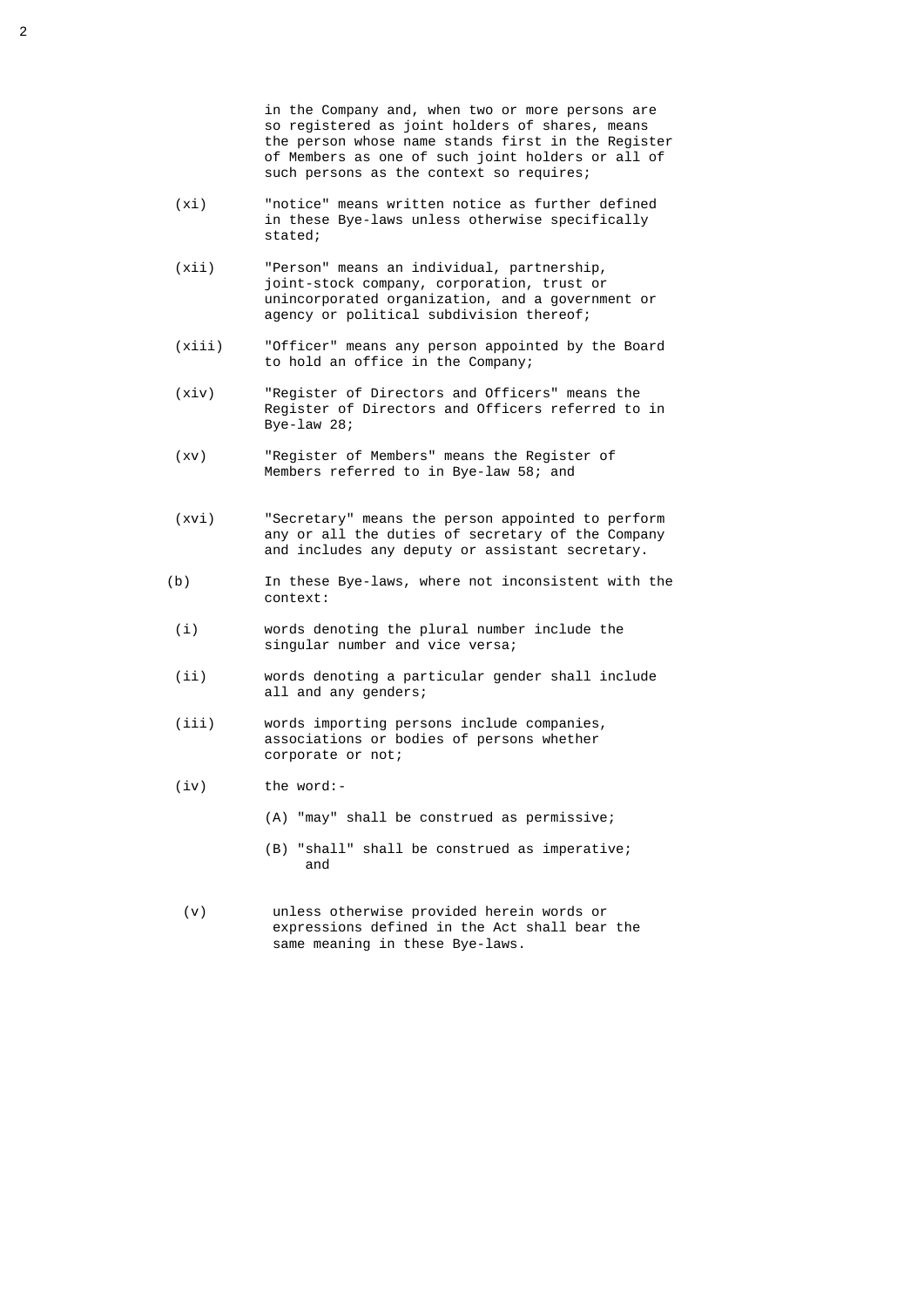(c) Expressions referring to writing or written shall, unless the contrary intention appears, include facsimile, printing, lithography, photography and other modes of representing words in a visible form.

 (d) Headings used in these Bye-laws are for convenience only and are not to be used or relied upon in the construction hereof.

## BOARD OF DIRECTORS

### ------------------

2. Board of Directors ------------------

 (a) The business of the Company shall be managed and conducted by the Board.

3. Management of the Company -------------------------

 (a) In managing the business of the Company, the Board may exercise all such powers of the Company as are not, by statute or by these Bye-laws, required to be exercised by the Company in General Meeting subject, nevertheless, to these Bye-laws, the provisions of any statute and to such regulations as may be prescribed by the Company in General Meeting.

 (b) No regulation or alteration to these Bye-laws made by the Company in General Meeting shall invalidate any prior act of the Board which would have been valid if that regulation or alteration had not been made.

 (c) The Board may procure that the Company pays all expenses incurred in promoting and incorporating the Company.

4. Power to appoint managing director or chief executive officer -----------------------------------------------------

 The Board may from time to time appoint one or more Directors to the office of managing director or chief executive officer of the Company who shall, subject to the control of the Board, supervise and administer all of the general business and affairs of the Company.

5. Power to appoint manager ------------------------

 The Board may appoint a person to act as manager of the Company's day to day business and may entrust to and confer upon such manager such powers and duties as it deems appropriate for the transaction or conduct of such business.

6. Power to authorize specific actions -----------------------------------

 The Board may from time to time and at any time authorize any Director or Officer to act on behalf of the Company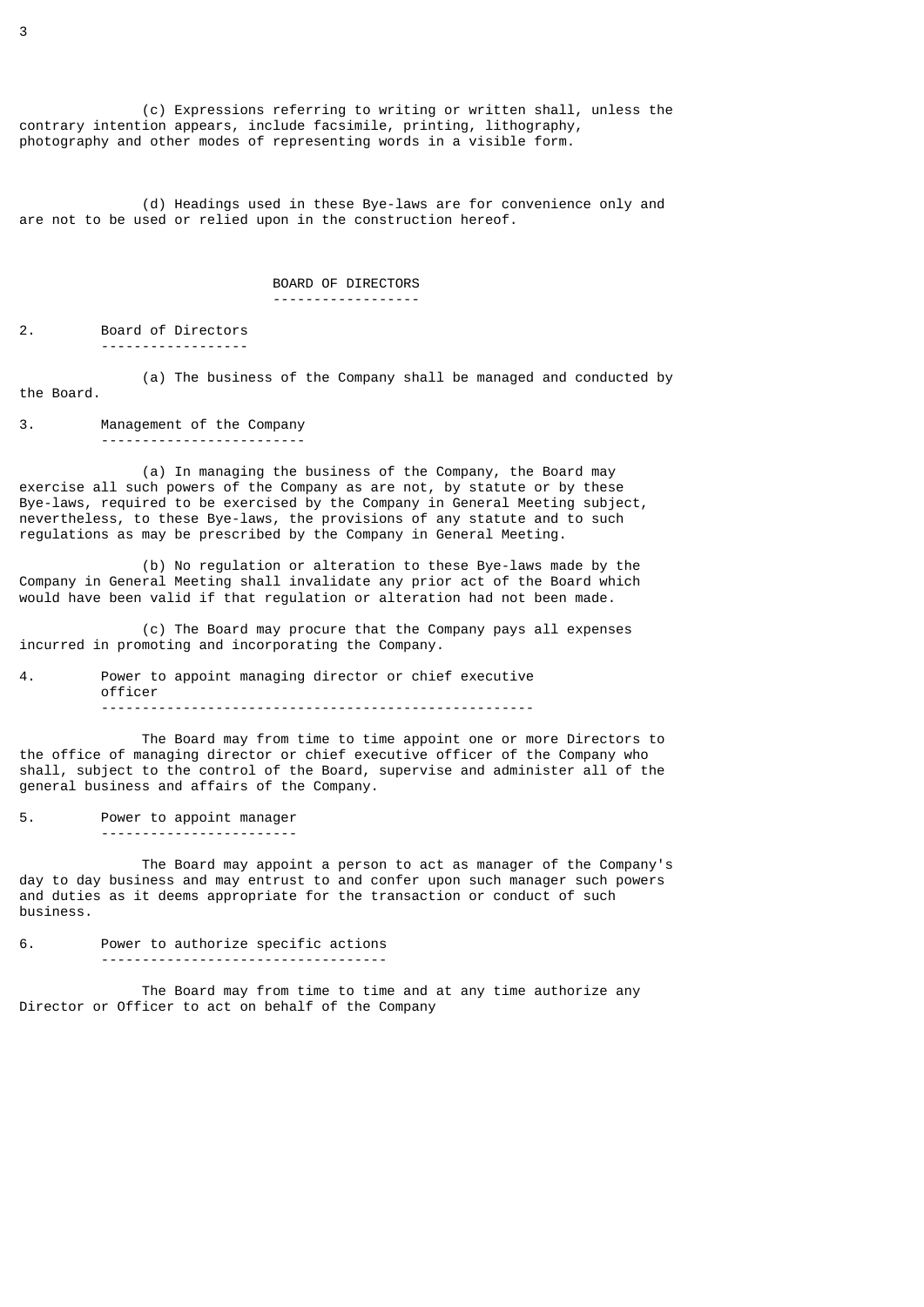for any specific purpose and in connection therewith to execute any agreement, document or instrument on behalf of the Company.

7. Power to appoint attorney -------------------------

 The Board may from time to time and at any time by power of attorney appoint any company, firm, person or body of persons, whether nominated directly or indirectly by the Board, to be an attorney of the Company for such purposes and with such powers, authorities and discretions (not exceeding those vested in or exercisable by the Board) and for such period and subject to such conditions as it may think fit and any such power of attorney may contain such provisions for the protection and convenience of persons dealing with any such attorney as the Board may think fit and may also authorize any such attorney to sub-delegate all or any of the powers, authorities and discretions so vested in the attorney. Such attorney may, if so authorized under the seal of the Company, execute any deed or instrument under such attorney's personal seal with the same effect as the affixation of the seal of the Company.

8. Power to delegate to a committee --------------------------------

 (a) The Board shall appoint an Executive Committee of the Board which shall have the power of the Board between meetings of the Board. The Executive Committee shall consist of at least two and not more than four Directors. The Executive Committee shall have the authority to oversee the general business and affairs of the Company along with whatever additional authority the Board may grant as necessary for the management of the Company.

 (b) The Board may delegate any of its powers, authorities and discretion to such other committees as it deems appropriate, each such committee to consist of no fewer than two persons (including persons who are not Directors). Any committee so formed shall, in the exercise of the powers, authorities and discretion so delegated, conform to any regulations which may be imposed upon it by the Board.

9. Power to appoint and dismiss employees --------------------------------------

 The Board may appoint, suspend or remove any manager, secretary, clerk, agent or employee of the Company and may fix their remuneration and determine their duties.

10. Power to borrow and charge property -----------------------------------

 The Board may exercise all the powers of the Company to borrow money and to mortgage or charge its undertaking, property and uncalled capital, or any part thereof, and may issue debentures, debenture stock and other securities whether outright or as security for any debt, liability or obligation of the Company or any third party.

 $\overline{A}$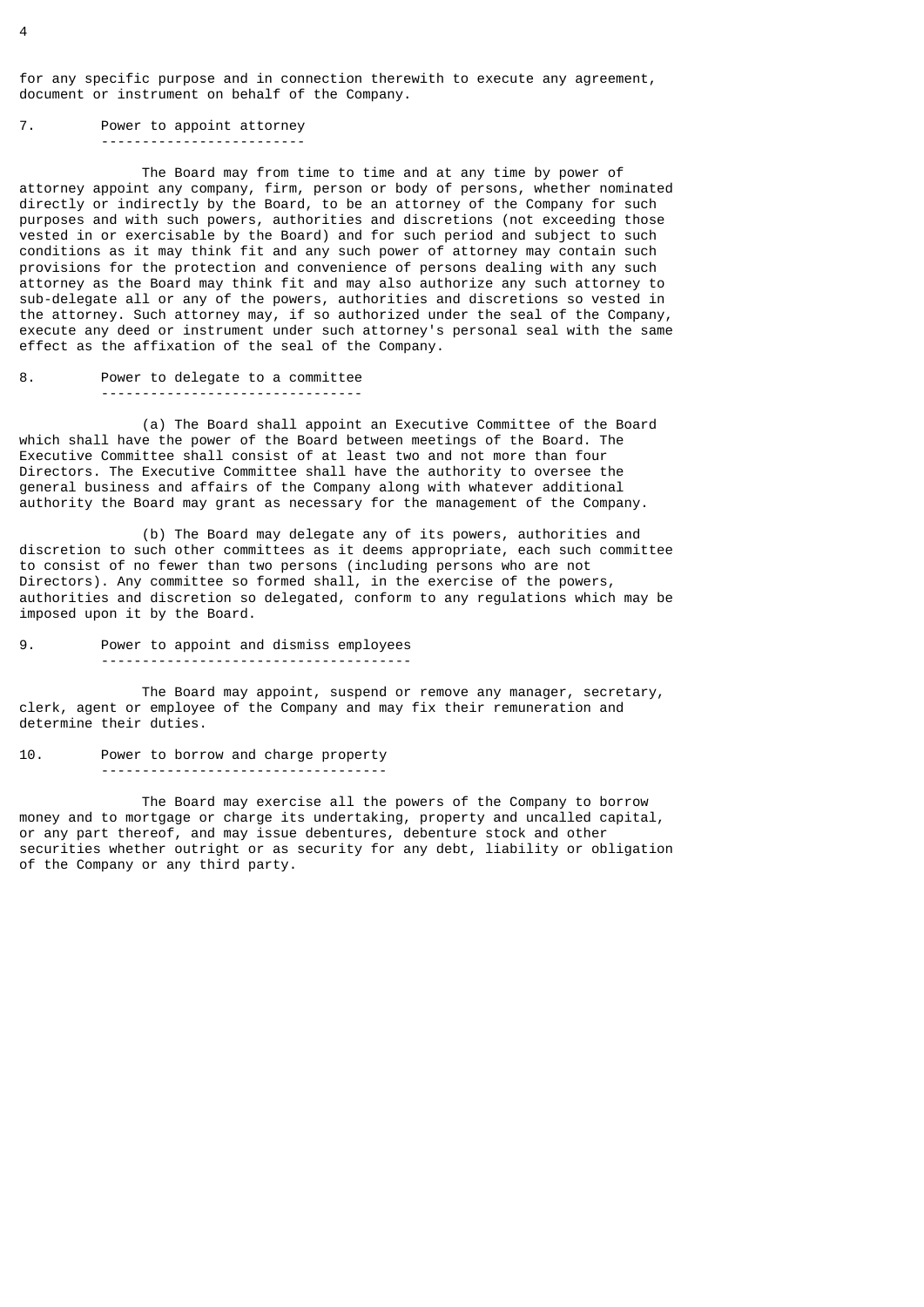# 11. Power to purchase shares of the Company

 Subject to the provisions of Section 42A of the Act, the Board may exercise all the powers of the Company to purchase all or any part of its own shares.

## 12. Election of Directors ---------------------

 The Board shall consist of not less than two Directors or such number in excess thereof as the Members may from time to time determine who shall be elected or appointed in the first place at the statutory meeting of the Company and thereafter, except in the case of casual vacancy, at the annual General Meeting or at any special General Meeting called for the purpose and who shall hold office until the next annual General Meeting or until their successors are elected or appointed or their office is otherwise vacated, and any General Meeting may authorize the Board to fill any vacancy in their number left unfilled at a General Meeting.

13. Defects in appointment of Directors -----------------------------------

All acts done bona fide by any meeting of the Board or by a committee of the Board or by any person acting as a Director shall, notwithstanding that it be afterwards discovered that there was some defect in the appointment of any Director or person acting as aforesaid, or that they or any of them were disqualified, be as valid as if every such person had been duly appointed and was qualified to be a Director.

14. Alternate Directors -------------------

 (a) Any General Meeting of the Company may elect a person or persons to act as a Director in the alternative to any one or more of the Directors of the Company or may authorize the Board to appoint such Alternate Directors. Any person so appointed shall have all the rights and powers of the Director or Directors for whom such person is appointed in the alternative provided that such person shall not be counted more than once in determining whether or not a quorum is present.

 (b) An Alternate Director shall be entitled to receive notice of all meetings of the Board and to attend and vote at any such meeting at which a Director for whom such Alternate Director was appointed in the alternative is not personally present and generally to perform at such meeting all the functions of such Director for whom such Alternate Director was appointed.

 (c) An Alternate Director shall cease to be such if the Director for whom such Alternate Director was appointed ceases for any reason to be a Director but may be re-appointed by the Board as alternate to the person appointed to fill the vacancy in accordance with these Bye-laws.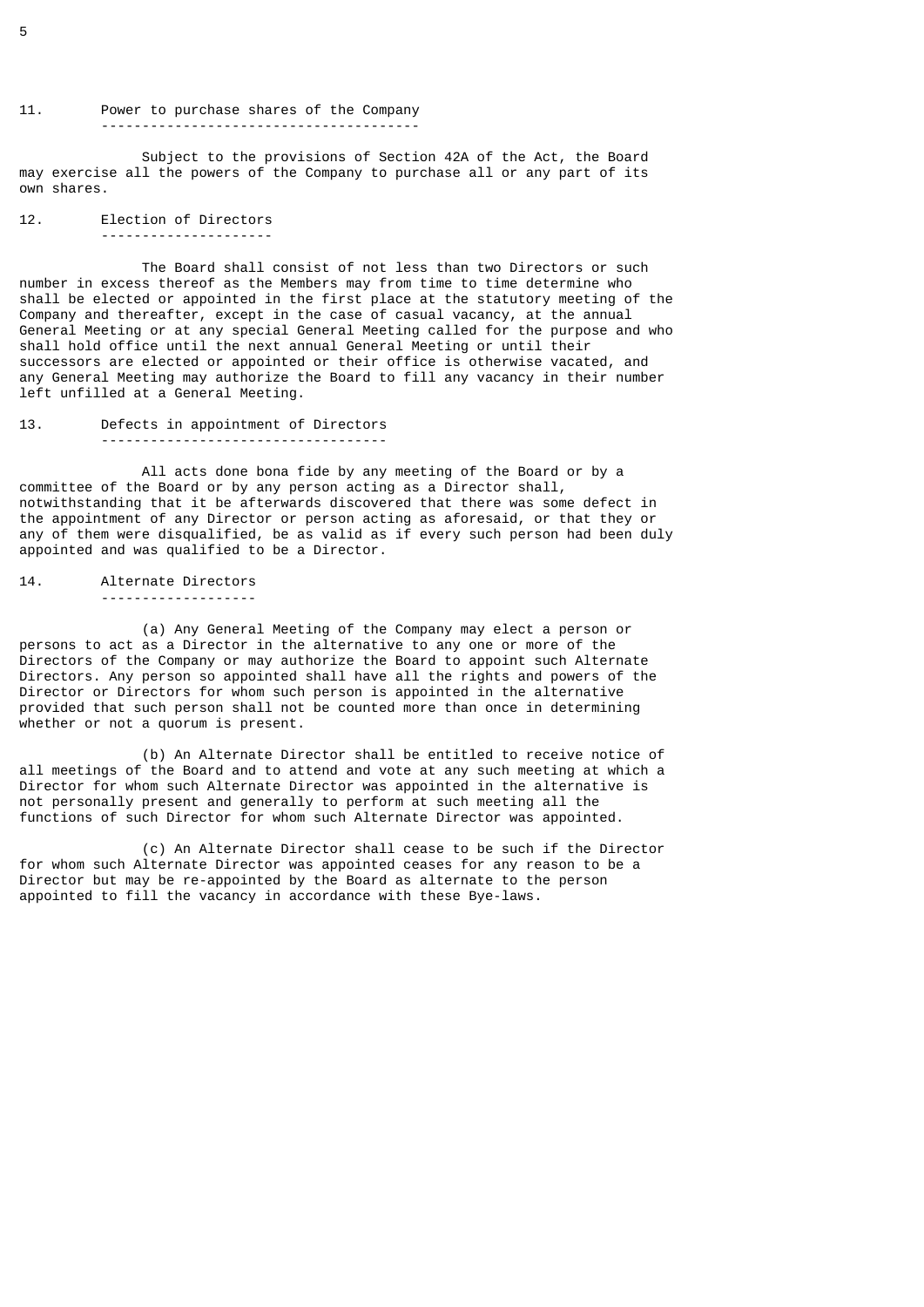15. Removal of Directors --------------------

 (a) Subject to any provision to the contrary in these Bye-laws, the Members may, at any special General Meeting convened and held in accordance with these Bye-laws, remove a Director provided that the notice of any such meeting convened for the purpose of removing a Director shall contain a statement of the intention so to do and be served on such Director not less than 14 days before the meeting and at such meeting such Director shall be entitled to be heard on the motion for such Director's removal.

 (b) A vacancy on the Board created by the removal of a Director under the provisions of subparagraph (a) of this Bye-law may be filled by the Members at the meeting at which such Director is removed. A Director so appointed shall hold office until the next annual General Meeting or until such Director's successor is elected or appointed or such Director's office is otherwise vacated and, in the absence of such election or appointment, the Members may authorize the Board to fill any vacancy.

16. Vacancies on the Board

----------------------

 (a) The Board shall have the power from time to time and at any time to appoint any person as a Director to fill a vacancy on the Board occurring as the result of the death, disability, disqualification or resignation of any Director and to appoint an Alternate Director to any Director so appointed.

 (b) The Board may act notwithstanding any vacancy in its number but, if and so long as its number is reduced below the number fixed by these Bye-laws as the quorum necessary for the transaction of business at meetings of the Board, the continuing Directors or Director may act for the purpose of (i) summoning a General Meeting of the Company or (ii) preserving the assets of the Company.

(c) The office of Director shall be vacated if the Director:

- (i) is removed from office pursuant to these Bye-laws or is prohibited from being a Director by law;
- (ii) is or becomes bankrupt or makes any arrangement or composition with his creditors generally;
- (iii) is or becomes of unsound mind or dies;
- (iv) resigns her or his office by notice in writing to the Company.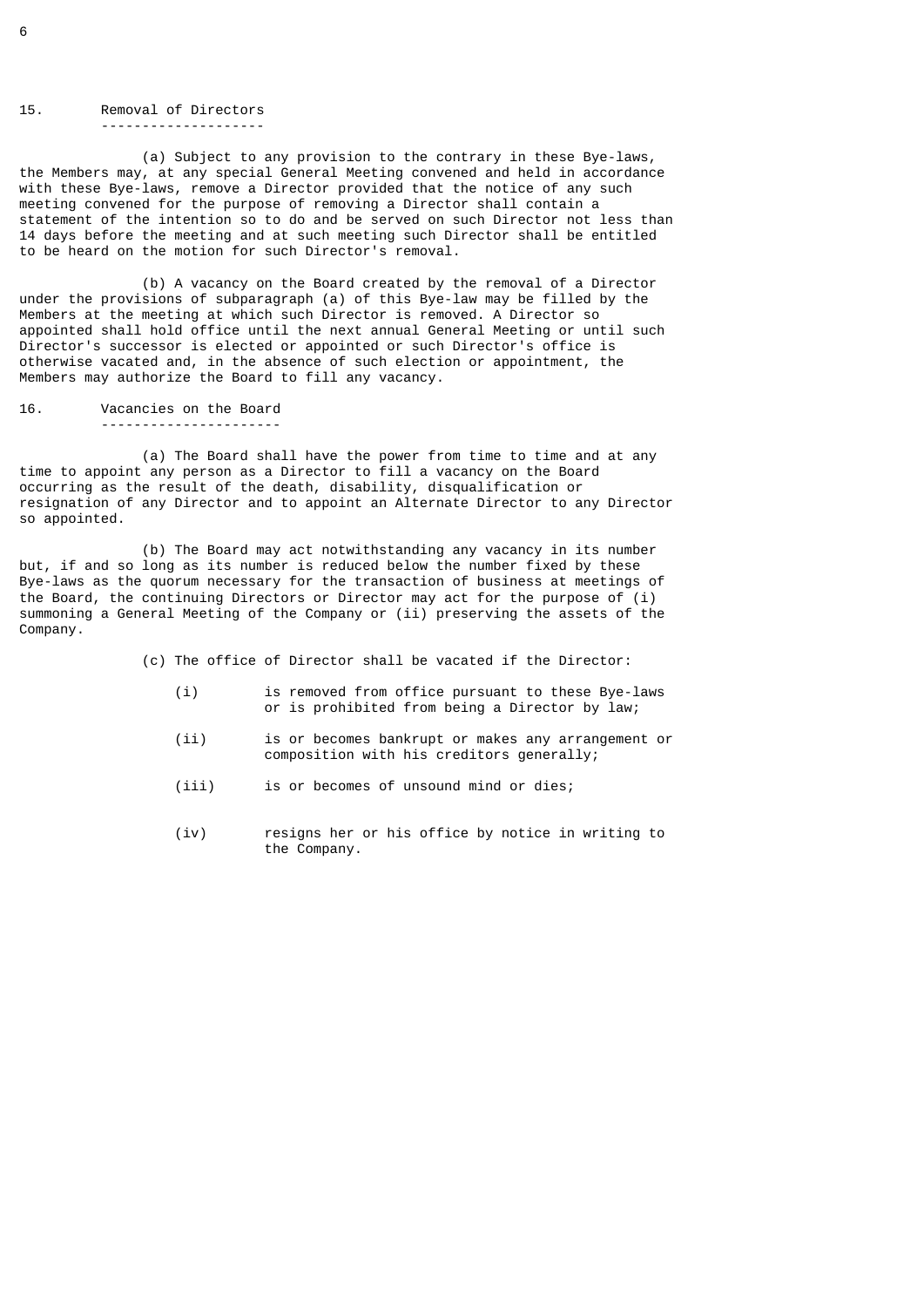### 17. Notice of meetings of the Board -------------------------------

 (a) A Director may, and the Secretary on the requisition of a Director shall, at any time summon a meeting of the Board.

 (b) Notice of a meeting of the Board shall be deemed to be duly given to a Director if it is given to such Director verbally in person or by telephone or otherwise communicated or sent to such Director by post, cable, telex, board, facsimile or other mode of representing words in a legible and non-transitory form at such Director's last known address or any other address given by such Director to the Company for this purpose.

# 18. Quorum at meetings of the Board

---------------------

-------------------------------

 The quorum necessary for the transaction of business at a meeting of the Board shall be two Directors.

19. Meetings of the Board

 (a) The Board may meet for the transaction of business, adjourn and otherwise regulate its meetings as it sees fit.

 (b) Directors may participate in any meeting of the Board by means of such telephone, electronic or other communication facilities as permit all persons participating in the meeting to communicate with each other simultaneously and instantaneously, and participation in such a meeting shall constitute presence in person at such meeting, except that Directors may not participate in any meeting of the Board while present in the United States of America or its territories.

 (c) A resolution put to the vote at a meeting of the Board shall be carried by the affirmative votes of a majority of the votes cast and in the case of an equality of votes the resolution shall fail.

### 20. Unanimous written resolutions

-----------------------------

 A resolution in writing signed by all the Directors or, for the avoidance of doubt, their respective Alternate Directors, if any, which may be in counterparts, shall be as valid as if it had been passed at a meeting of the Board duly called and constituted, such resolution to be effective on the date on which the last Director or such Director's alternate signs the resolution.

21. Contracts and disclosure of Directors' interests ------------------------------------------------

 (a) Any Director, or any Director's firm, partner or any company with whom any Director is associated, may act in a professional capacity for the Company and such

7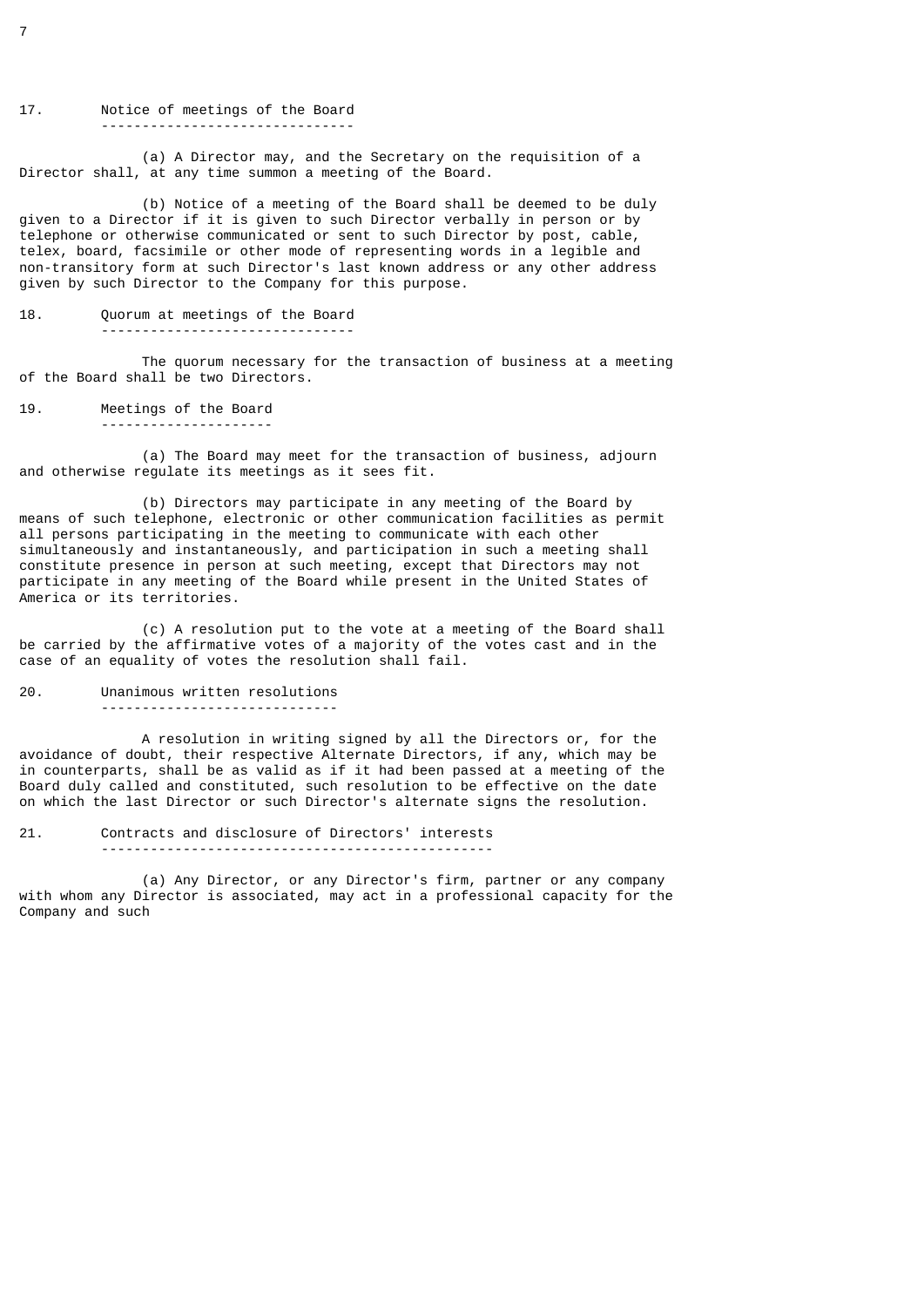Director or such Director's firm, partner or such company shall be entitled to remuneration for professional services as if such Director were not a Director, provided that nothing herein contained shall authorize a Director or Director's firm, partner or such company to act as Auditor of the Company.

 (b) A Director who is directly or indirectly interested in a contract or proposed contract or arrangement with the Company shall declare the nature of such interest as required by the Act.

 (c) Following a declaration being made pursuant to this Bye-law, the approval of a majority of disinterested Directors (as defined below) shall be required prior to the Company entering into any transaction with a Member or an Affiliate of any Member. For purposes of this Bye-law 21(c), a Director shall be deemed to be disinterested in a transaction provided such Director, any entity employing such Director and any Affiliate of such entity, is neither a party to such transaction nor will receive any benefit as a result of such transaction other than by virtue of his or its rights as a Member.

22. Remuneration of Directors -------------------------

 The remuneration, (if any) of the Directors shall be determined by the Board and shall be deemed to accrue from day to day. The Directors may also be paid all travel, hotel and other expenses properly incurred by them in attending and returning from meetings of the Board, any committee appointed by the Board, General Meetings of the Company, or in connection with the business of the Company or their duties as Directors generally.

OFFICERS

--------

23. Officers of the Company -----------------------

 The Officers of the Company shall consist of a President, one or more Vice Presidents, a Secretary and such additional Officers as the Board may from time to time determine all of whom shall be deemed to be Officers for the purposes of these Bye-laws.

## 24. Appointment of Officers -----------------------

 (a) The Board shall, as soon as possible after the statutory meeting and after each annual General Meeting elect one of its number to be President of the Company and another of its number to be Vice President.

 (b) The Secretary and additional Officers, if any, shall be appointed by the Board from time to time.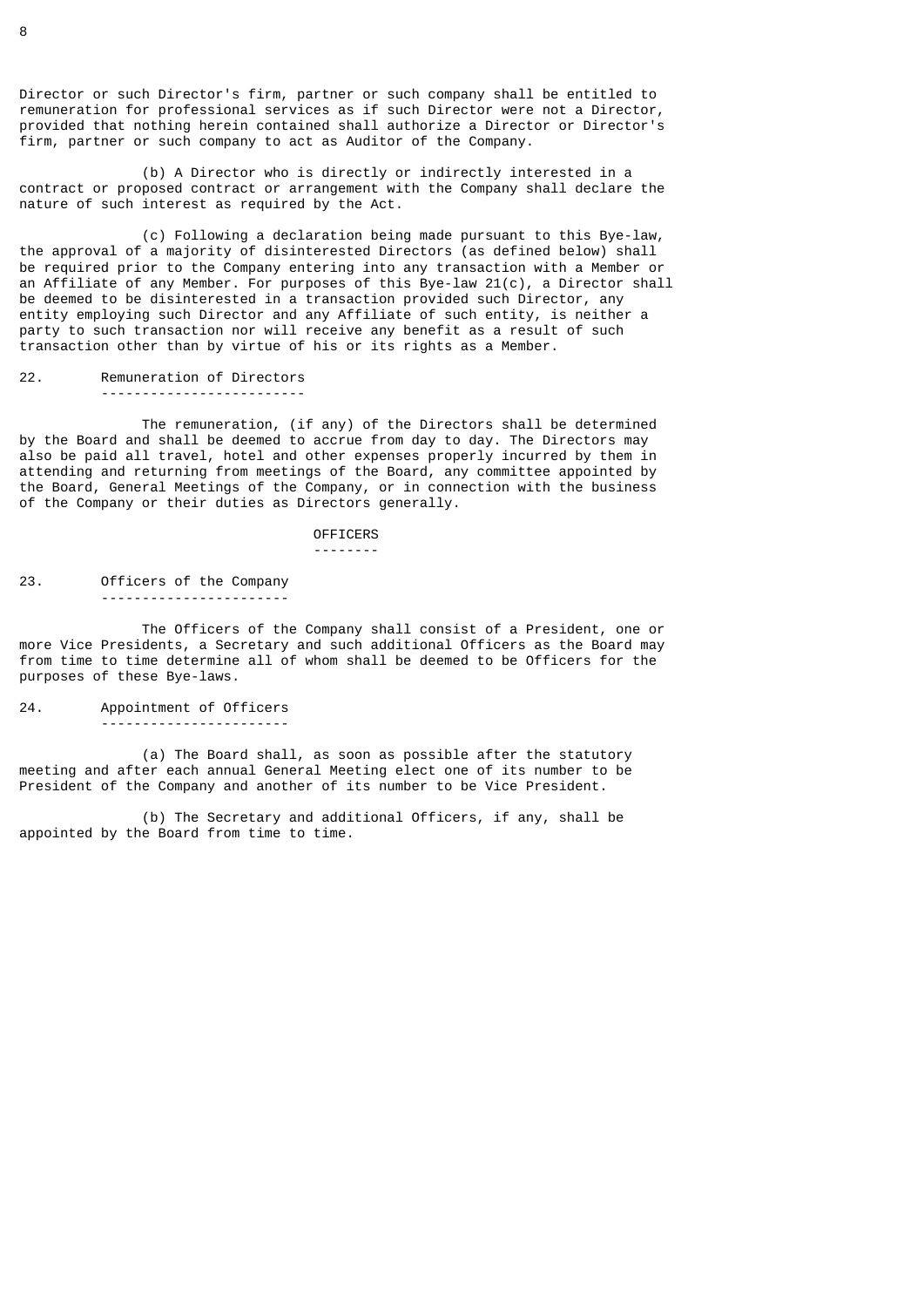### 25. Remuneration of Officers ------------------------

 The Officers shall receive such remuneration as the Board may from time to time determine in accordance with their employment contracts or otherwise.

26. Duties of Officers ------------------

 The Officers shall have such powers and perform such duties in the management, business and affairs of the Company as may be delegated to them by the Board from time to time.

### 27. Chairperson of meetings -----------------------

 Unless otherwise agreed by a majority of those attending and entitled to attend and vote thereat, the President shall act as chairperson at all meetings of the Members and of the Board at which such person is present. In the absence of the President, a Vice President, if present, shall act as chairperson and in their absence, a chairperson shall be appointed or elected by those present at the meeting and entitled to vote.

## 28. Register of Directors and Officers ----------------------------------

 (a) The Board shall cause to be kept in one or more books at its registered office a Register of Directors and Officers and shall enter therein the following particulars with respect to each Director and the President, each Vice President and the Secretary, that is to say:

- (i) first name and surname; and
- (ii) address.

 (b) The Board shall, within the period of fourteen days from the occurrence of:

- (i) any change among its Directors and in the President, any Vice President or Secretary; or
- (ii) any change in the particulars contained in the Register of Directors and Officers, cause to be entered on the Register of Directors and Officers the particulars of such change and the date on which such change occurred.

 (c) The Register of Directors and Officers shall be open to inspection at the office of the Company on every business day, subject to such reasonable restrictions as the Board may impose, so that not less than two hours in each business day be allowed for inspection.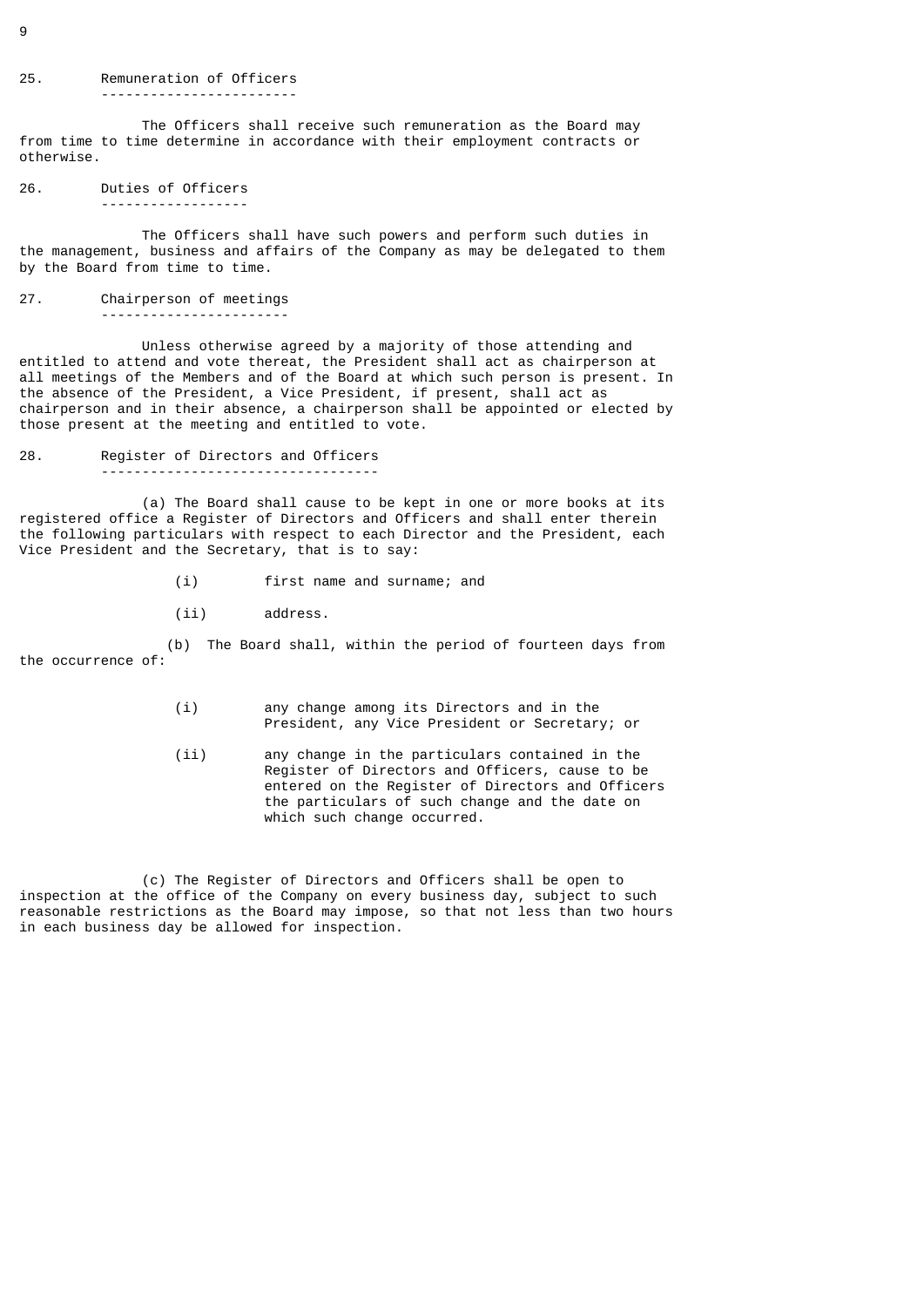## MINUTES -------

## 29. Obligations of Board to keep minutes ------------------------------------

 The Board shall cause minutes to be duly entered in books provided for the purpose:

(a) of all elections and appointments of Officers;

 (b) of the names of the Directors present at each meeting of the Board and of any committee appointed by the Board; and

 (c) of all resolutions and proceedings of General Meetings of the Members, meetings of the Board, meetings of managers and meetings of committees appointed by the Board.

## INDEMNITY

### ---------

### 30. Indemnification of Directors and Officers of the Company --------------------------------------------------------

 The Directors, Secretary and other Officers of the Company and the liquidator or trustees (if any) acting in relation to any of the affairs of the Company and every one of them, and their heirs, executors and administrators, shall be indemnified and secured harmless out of the assets of the Company from and against all actions, costs, charges, losses, damages and expenses which they or any of them, their heirs, executors or administrators, shall or may incur or sustain by or by reason of any act done, concurred in or omitted in or about the execution of their duty, or supposed duty, or in their respective offices or trusts, and none of them shall be answerable for the acts, receipts, neglects or defaults of the others of them or for joining in any receipts for the sake of conformity, or for any bankers or other persons with whom any moneys or effects belonging to the Company shall or may be lodged or deposited for safe custody, or for insufficiency or deficiency of any security upon which any moneys of or belonging to the Company shall be placed out on or invested, or for any other loss, misfortune or damage which may happen in the execution of their respective offices or trusts, or in relation thereto, PROVIDED THAT this indemnity shall not extend to any matter in respect of any willful negligence, willful default, fraud or dishonesty which may attach to any of said persons.

# 31. Waiver of claim by Member

-------------------------

 Each Member agrees to waive any claim or right of action such Member might have, whether individually or by or in the right of the Company, against any Director or Officer on account of any action taken by such Director or Officer, or the failure of such Director or Officer to take any action in the performance of his duties with or for the Company, PROVIDED THAT such waiver shall not extend to any matter in respect of any willful negligence, willful default, fraud or dishonesty which may attach to such Director or Officer.

10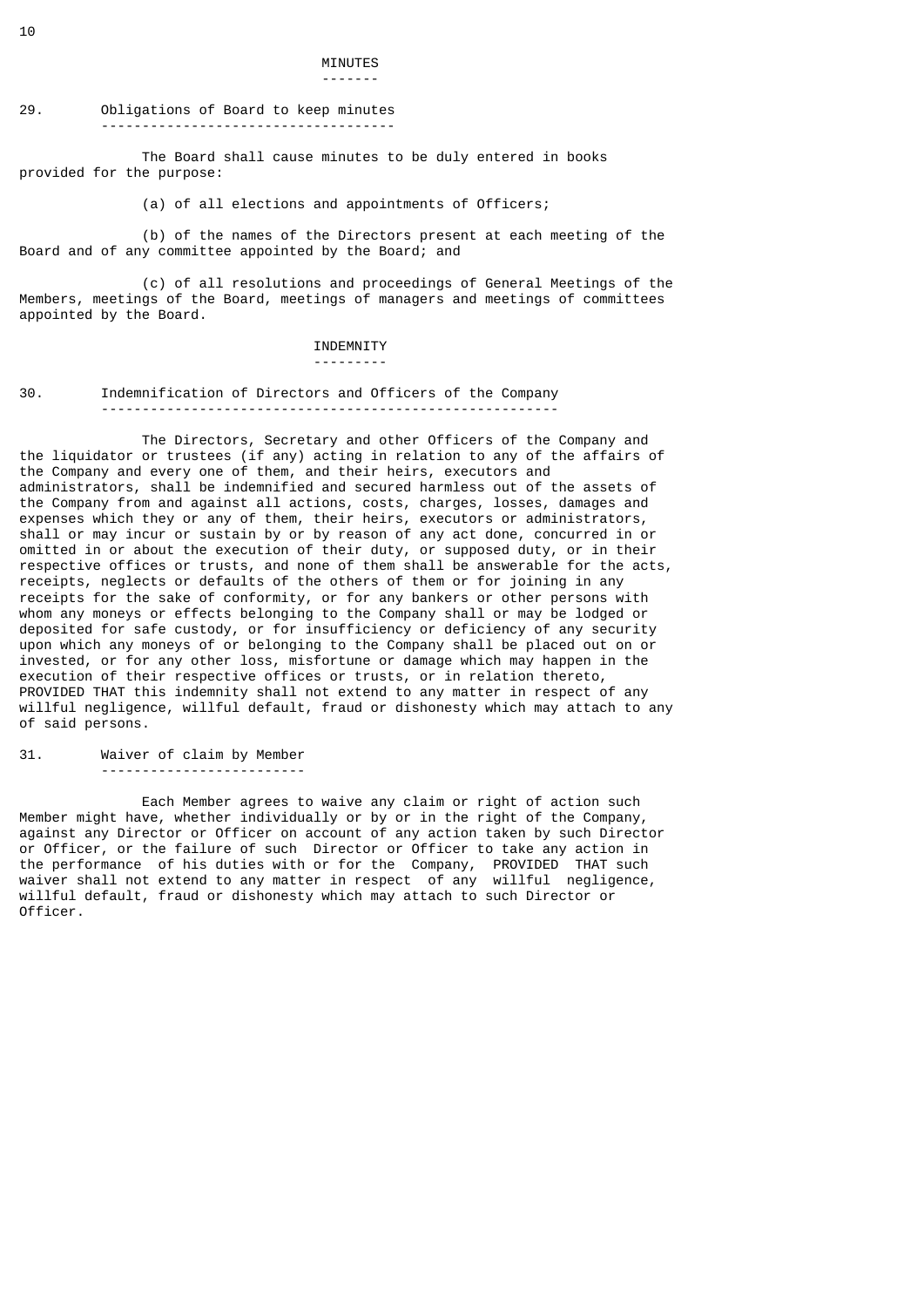# MEETINGS

## --------

### 32. Notice of annual General Meeting --------------------------------

 The annual General Meeting of the Company shall be held in each year other than the year of incorporation at such time and place outside the United States or its territories as the President or any two Directors or any Director and the Secretary or the Board shall appoint. At least 5 days' notice of such meeting shall be given to each Member stating the date, place and time at which the meeting is to be held, that the election of Directors will take place thereat, and as far as practicable, the other business to be conducted at the meeting.

# 33. Notice of Special General Meeting

---------------------------------

 The President or any two Directors or any Director and the Secretary or the Board may convene a special General Meeting of the Company whenever in their judgment such a meeting is necessary, upon not less than 5 days' notice which shall state the time, place and the general nature of the business to be considered at the meeting.

### 34. Accidental omission of notice of General Meeting ------------------------------------------------

 The accidental omission to give notice of a General Meeting to, or the non-receipt of notice of a General Meeting by, any person entitled to receive notice shall not invalidate the proceedings at that meeting.

### 35. Meeting called on requisition of Members ----------------------------------------

 Notwithstanding anything herein, the Board shall, on the requisition of Members holding at the date of the deposit of the requisition not less than one-tenth of such of the paid-up share capital of the Company as at the date of the deposit carries the right to vote at General Meetings of the Company, forthwith proceed to convene a special General Meeting of the Company and the provisions of section 74 of the Act shall apply.

## 36. Short notice

------------

 A General Meeting of the Company shall, notwithstanding that it is called by shorter notice than that specified in these Bye-laws, be deemed to have been properly called if it is so agreed by (a) all the Members entitled to attend and vote thereat in the case of an annual General Meeting; and (b) by a majority in number of the Members having the right to attend and vote at the meeting, being a majority together holding not less than 95% in nominal value of the shares giving a right to attend and vote thereat in the case of a special General Meeting.

## 37. Postponement of meetings

------------------------

 The Board may postpone any General Meeting called in accordance with the provisions of these Bye-laws (other than a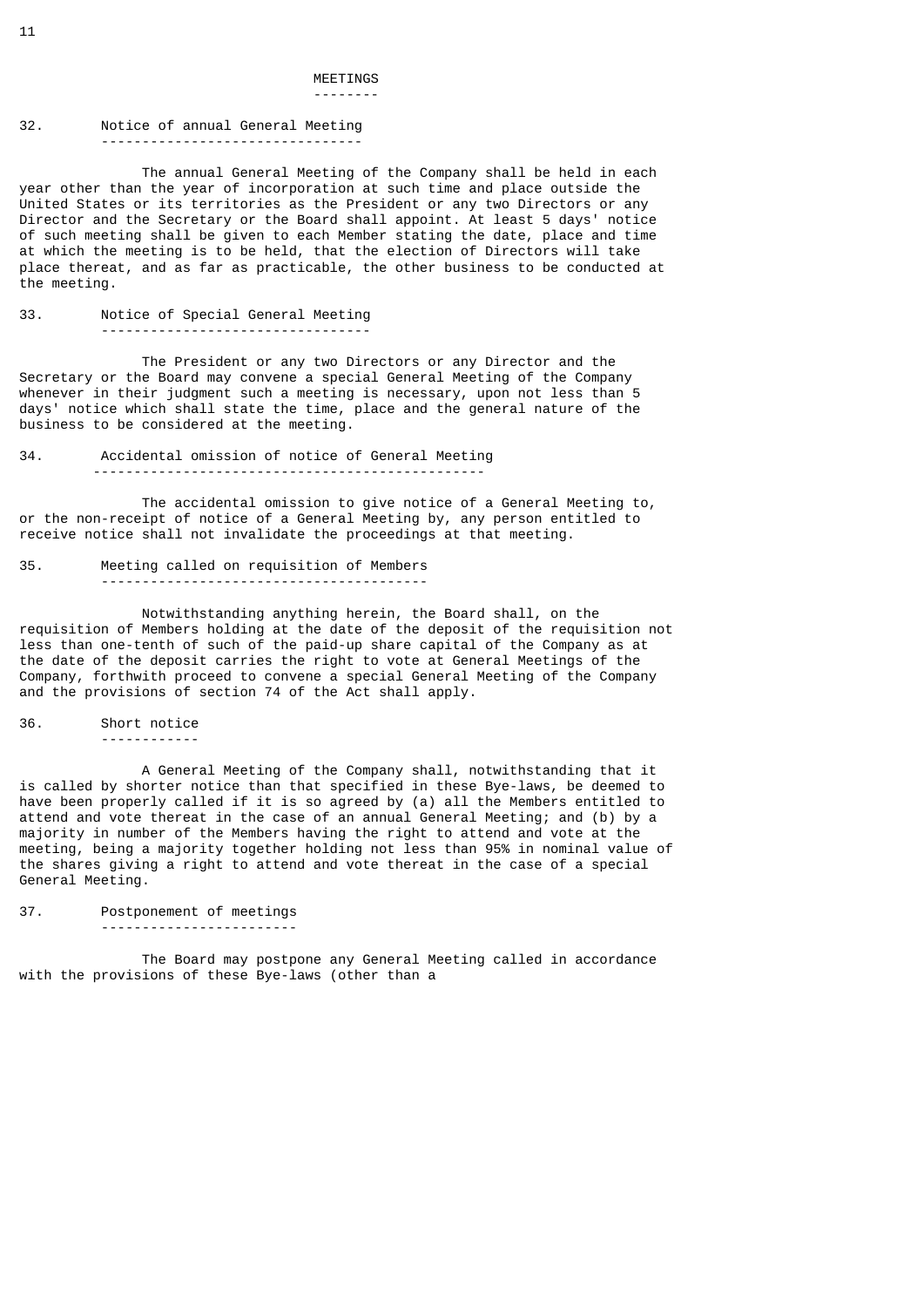meeting requisitioned under Bye-law 36) provided that notice of postponement is given to each Member before the time for such meeting. Fresh notice of the date, time and place for the postponed meeting shall be given to each Member in accordance with the provisions of these Bye-laws.

38. Quorum for General Meeting --------------------------

 At any General Meeting of the Company, two persons present in person and throughout the meeting representing in person or by proxy more than 50% of the total issued shares in the Company entitled to vote on the matters to be considered by the meeting shall form a quorum for the transaction of business. If, within half an hour from the time appointed for the meeting, a quorum is not present, the meeting shall stand adjourned to the same day two weeks later, at the same time and place or to such other day, time or place as the Board may determine. Unless the meeting is adjourned to a specific date and time, fresh notice of the date, time and place for the adjourned meeting shall be given to each Member in accordance with the provisions of these Bye-laws.

39. Adjournment of meetings -----------------------

 The chairperson of a General Meeting may, with the consent of the Members at any General Meeting at which a quorum is present (and shall if so directed), adjourn the meeting. Unless the meeting is adjourned to a specific date and time, fresh notice of the date, time and place for the resumption of the adjourned meeting shall be given to each Member in accordance with the provisions of these Bye-laws.

# 40. Attendance at meetings

----------------------

 Members may participate in any General Meeting by means of such telephone, electronic or other communication facilities as permit all persons participating in the meeting to communicate with each other simultaneously and instantaneously, and participation in such a meeting shall constitute presence in person at such meeting except that Members may not participate in any General Meeting while present in the United States or its territories.

### 41. Written resolutions

-------------------

 A resolution in writing signed by all of the Members, which may be in counterparts, shall be as valid as if it had been passed by a General Meeting duly called and constituted, such resolution to be effective on the date on which the last Member signs the resolution.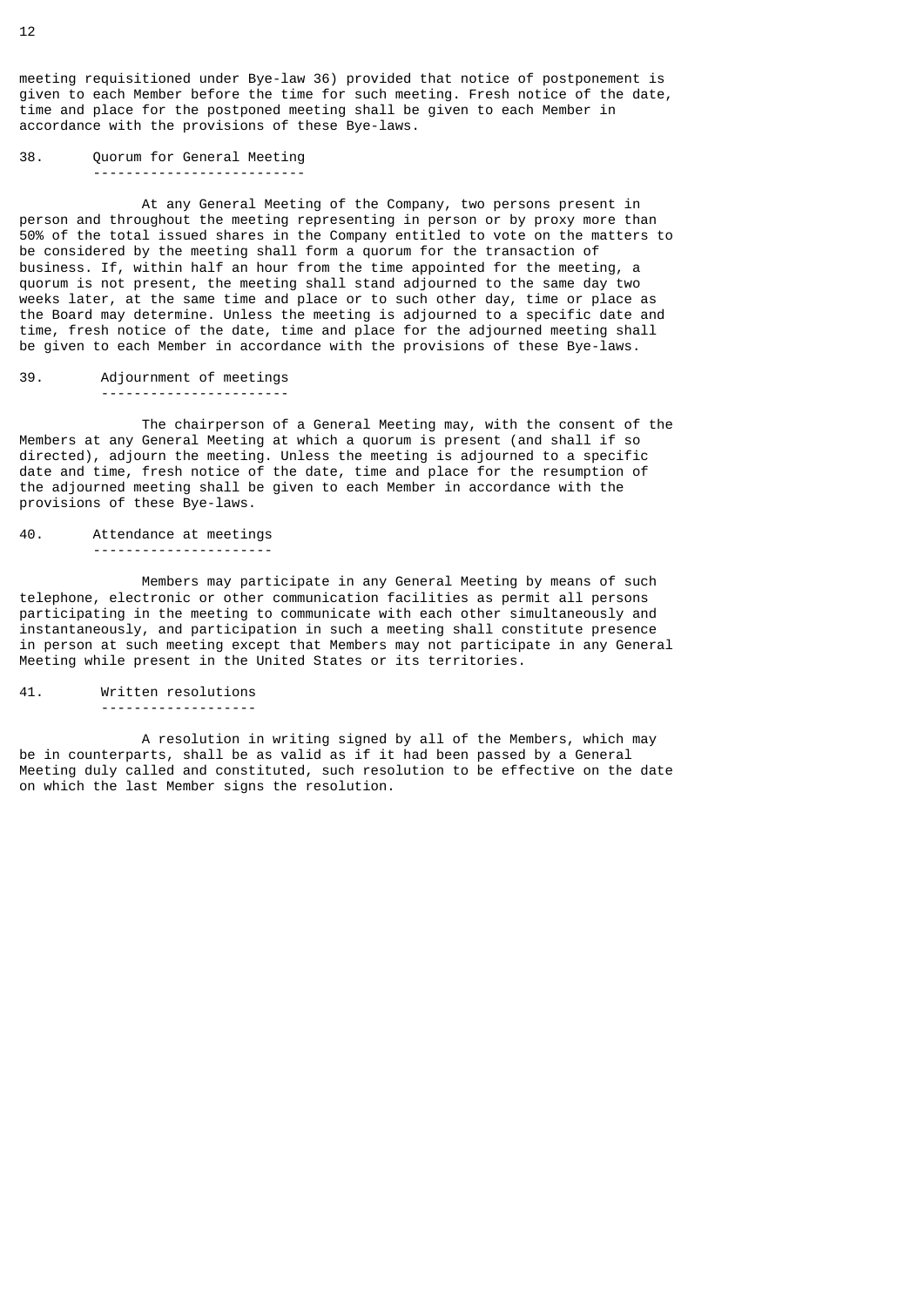### 42. Attendance of Directors -----------------------

 The Directors of the Company shall be entitled to receive notice of and to attend and be heard at any General Meeting.

43. Voting at meetings ------------------

 (a) Subject to the provisions of the Act and these Bye-laws, any question proposed for the consideration of the Members at any General Meeting shall be decided by the affirmative votes of a majority of the votes cast in accordance with the provisions of these Bye-laws and in the case of an equality of votes the resolution shall fail.

 (b)(1) Notwithstanding any other provisions of these Bye-laws to the contrary, the Company may authorize or effect any amalgamation or other reorganization of the Company with or into any Person (other than an amalgamation pursuant to Section 107 of the Act) in a General Meeting only upon the affirmative vote of a majority of all issued and outstanding capital shares of the Company.

 (2) Notwithstanding any other provisions of these Bye-laws to the contrary, the Company may (i) authorize or effect any acquisition or disposition of all or substantially all of the assets of the Company; (ii) authorize or effect the liquidation, dissolution or winding-up of the Company or (iii) amend, alter or repeal any provision of this Bye-law 43 in a General Meeting only upon the affirmative vote of a majority of the voting rights attached to all issued and outstanding Common Shares of the Company.

 (3) Notwithstanding any other provisions of these Bye-laws to the contrary, with respect to any matter required to be submitted to a vote of the shareholders of Renaissance Reinsurance Ltd. ("Renaissance Reinsurance"), the Company shall be required to submit a proposal relating to such matters to the shareholders of the Company and shall vote all the shares of Renaissance Reinsurance owned by the Company in accordance with and proportional to such vote of the Company's shareholders; provided, however, that the Board shall not be required to submit such a proposal contemplated by this Bye-law 43(b)(3) to the shareholders of the Company at such time as Renaissance Reinsurance shall no longer be a subsidiary of the Company or no Diluted Voting Shares shall be outstanding.

 (c) No Member shall be entitled to vote at any General Meeting unless such Member has paid all the calls on all shares held by such Member.

44. Voting on show of hands -----------------------

 At any General Meeting a resolution put to the vote of the meeting shall, in the first instance, be voted upon by a show of hands and, subject to any rights or restrictions for the time

13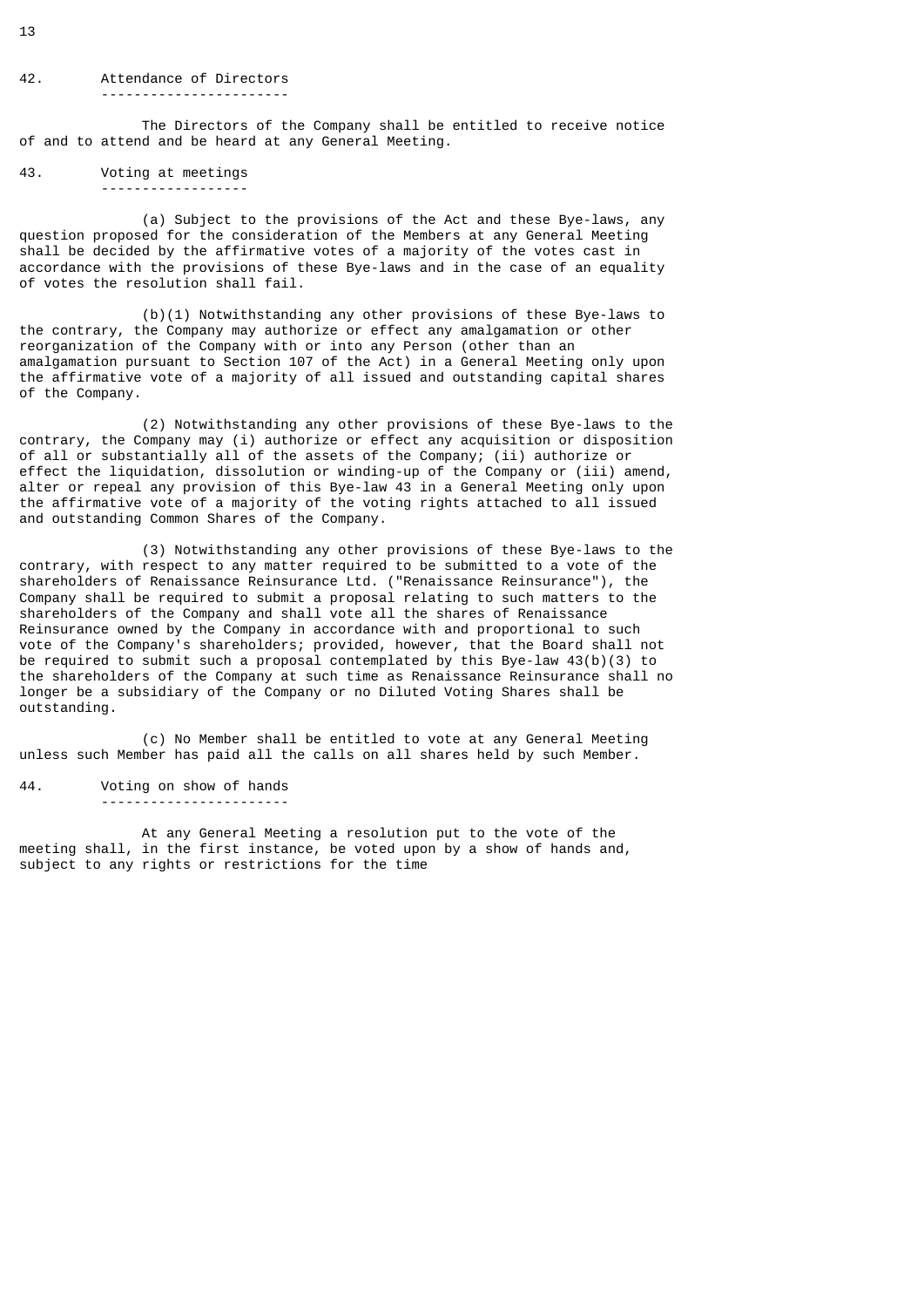being lawfully attached to any class of shares and subject to the provisions of these Bye-laws, every Member present in person and every person holding a valid proxy at such meeting shall be entitled to one vote per share and shall cast such vote by raising his or her hand.

45. Decision of chairperson -----------------------

 At any General Meeting a declaration by the chairperson of the meeting that a question proposed for consideration has, on a show of hands, been carried, or carried unanimously, or by a particular majority, or lost, or an entry to that effect in a book containing the minutes of the proceedings of the Company shall, subject to the provisions of these Bye-laws, be conclusive evidence of that fact.

46. Demand for a poll -----------------

 (a) Notwithstanding the provisions of the immediately preceding two Bye-laws, at any General Meeting of the Company, in respect of any question proposed for the consideration of the Members (whether before or on the declaration of the result of a show of hands as provided for in these Bye-laws), a poll may be demanded by any of the following persons:

- (i) the chairperson of such meeting; or
- (ii) at least three Members present in person or represented by proxy; or
- (iii) any Member or Members present in person or represented by proxy and holding between them not less than one-tenth of the total voting rights of all the Members having the right to vote at such meeting; or
- (iv) any Member or Members present in person or represented by proxy holding shares in the Company conferring the right to vote at such meeting, being shares on which an aggregate sum has been paid up equal to not less than one-tenth of the total sum paid up on all such shares conferring such right.

 (b) Where, in accordance with the provisions of subparagraph (a) of this Bye-law, a poll is demanded, subject to any rights or restrictions for the time being lawfully attached to any class of shares, every person present at such meeting shall have one vote for each share of which such person is the holder or for which such person holds a proxy and such vote shall be counted in the manner set out in paragraph (d) of this Bye-law or in the case of a General Meeting at which one or more Members are present by telephone in such manner as the chairperson of the meeting may direct and the result of such poll shall be deemed to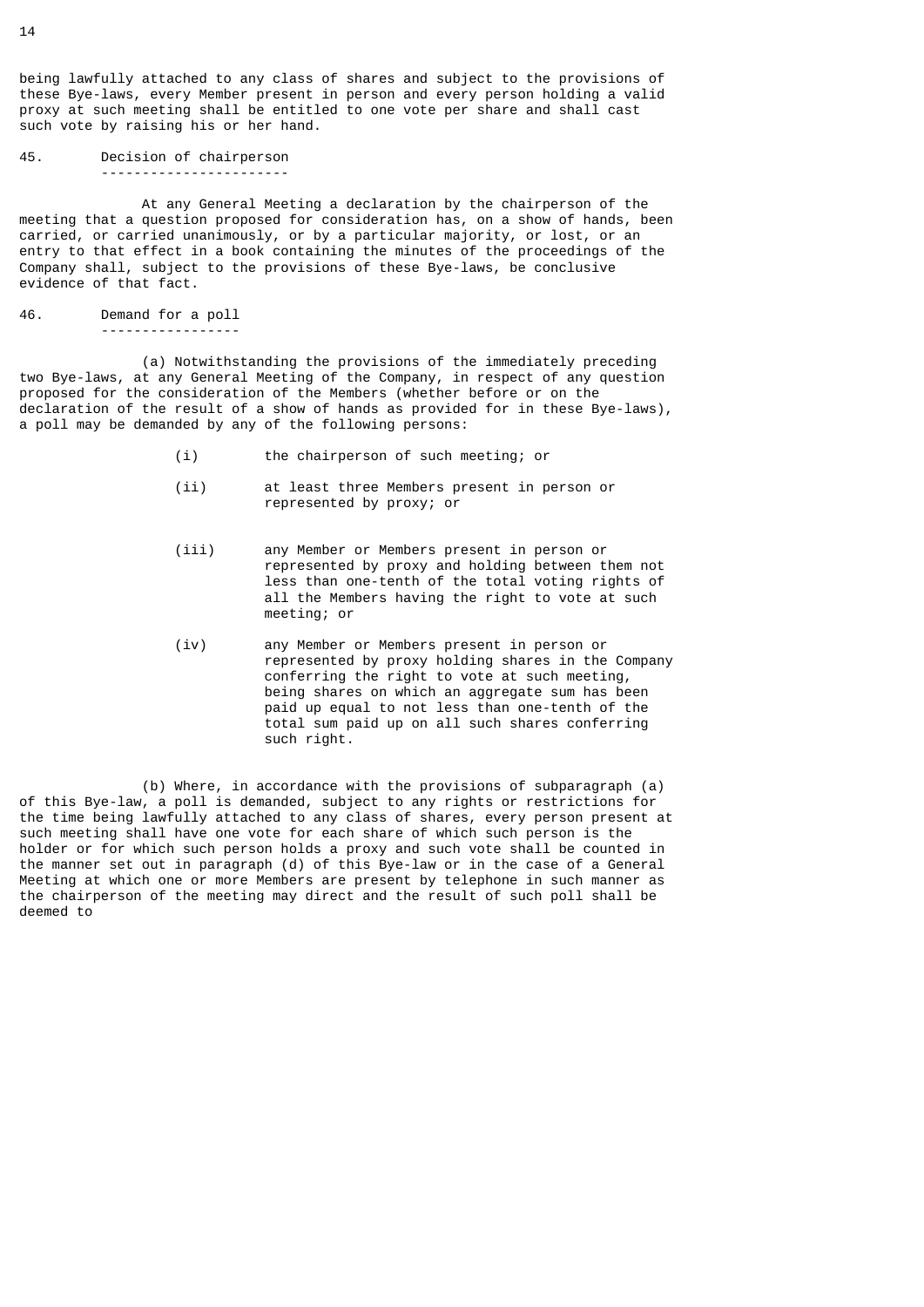be the resolution of the meeting at which the poll was demanded and shall replace any previous resolution upon the same matter which has been the subject of a show of hands.

 (c) A poll demanded in accordance with the provisions of subparagraph (a) of this Bye-law, for the purpose of electing a chairperson or on a question of adjournment, shall be taken forthwith and a poll demanded on any other question shall be taken in such manner and at such time and place as the chairperson may direct and any business other than that upon which a poll has been demanded may be proceeded with pending the taking of the poll.

 (d) Where a vote is taken by poll each person present and entitled to vote shall be furnished with a ballot paper on which such person shall record her or his vote in such manner as shall be determined at the meeting having regard to the nature of the question on which the vote is taken, and each ballot paper shall be signed or initialled or otherwise marked so as to identify the voter and the registered holder in the case of a proxy. At the conclusion of the poll the ballot papers shall be examined and counted by a committee of not less than two Members or proxy holders appointed by the chairperson for the purpose and the result of the poll shall be declared by the chairperson.

### 47. Seniority of joint holders voting ---------------------------------

 In the case of joint holders the vote of the senior who tenders a vote, whether in person or by proxy, shall be accepted to the exclusion of the votes of the other joint holders, and for this purpose seniority shall be determined by the order in which the names stand in the Register of Members.

48. Instrument of proxy -------------------

 The instrument appointing a proxy shall be in writing in the form, or as near thereto as circumstances admit, of Form "A" in the Appendix hereto under the hand of the appointor or of her or his attorney duly authorized in writing, or if the appointor is a corporation, either under its seal, or under the hand of a duly authorized officer or attorney. The decision of the chairperson of any General Meeting as to the validity of any instrument of proxy shall be final.

49. Representation of corporations at meetings ------------------------------------------

 A corporation which is a Member may by written instrument authorize such person as it thinks fit to act as its representative at any meeting of the Members and the person so authorized shall be entitled to exercise the same powers on behalf of the corporation which such person represents as that corporation could exercise if it were an individual Member. Notwithstanding the foregoing, the chairperson of the meeting may accept such assurances as she or he thinks fit as to the right of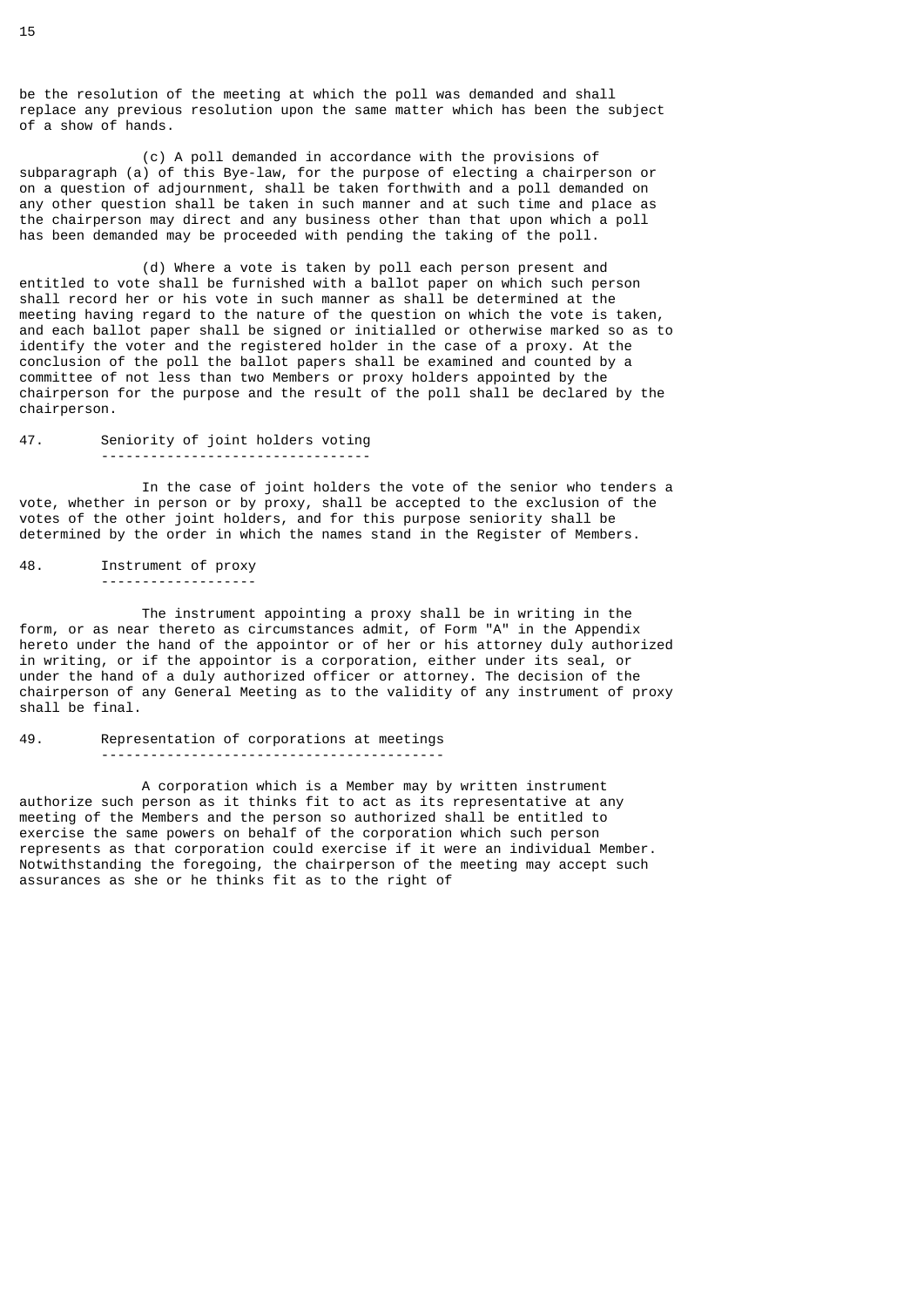any person to attend and vote at General Meetings on behalf of a corporation which is a Member.

> SHARE CAPITAL AND SHARES ------------------------

50. Rights of shares ----------------

 Subject to any special rights previously conferred on the holders of any existing shares or class of shares, the share capital of the Company shall consist of Common Shares, par value US\$1.00 per share, and shall, as authorized for issuance by the Board pursuant to these Bye-laws from time to time, be divided into 178,672,032 Full Voting Common Shares, 4,199,191 Diluted Voting Class I Common Shares and 1,454,109 Diluted Voting Class II Common Shares, the holders of which shall, subject to the provisions of these Bye-laws:

(a) be entitled to one vote per share;

 (b) be entitled to such dividends as the Board may from time to time declare;

 (c) in the event of a winding-up or dissolution of the Company, whether voluntary or involuntary or for the purpose of a reorganization or otherwise or upon any distribution of capital, be entitled to the surplus assets of the Company; and

 (d) generally be entitled to enjoy all of the rights attaching to shares.

 In addition, the Diluted Voting Class I Common Shares and the Diluted Voting Class II Common Shares shall have the rights, terms, restrictions and preferences as set forth in Schedule A to these Bye-laws.

51. Power to issue shares ---------------------

 (a) Subject to these Bye-laws and without prejudice to any special rights previously conferred on the holders of any existing shares or class of shares, the Board shall have power to issue any unissued shares of the Company on such terms and conditions as it may determine and any shares or class of shares may be issued with such preferred, deferred or other special rights or such restrictions, whether in regard to dividend, voting, return of capital or otherwise as the Board may determine.

 (b) The Board shall, in connection with the issue of any share, have the power to pay such commission and brokerage as may be permitted by law.

 (c) The Company shall not give, whether directly or indirectly, whether by means of loan, guarantee, provision of security or otherwise, any financial assistance for the purpose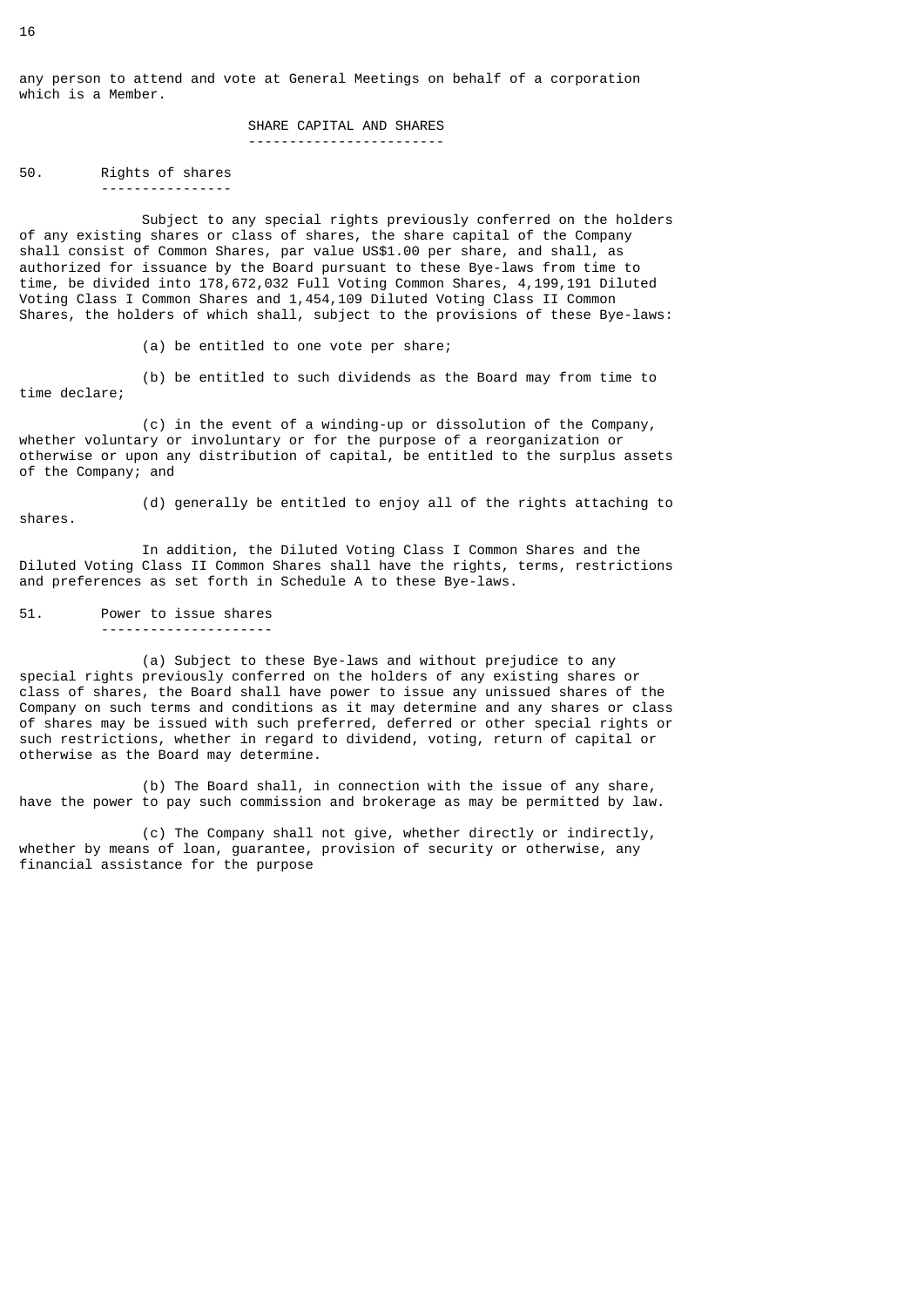of or in connection with a purchase or subscription made or to be made by any person of or for any shares in the Company, but nothing in this Bye-law shall prohibit transactions mentioned in Sections 39A, 39B and 39C of the Act.

## 52. Variation of rights and alteration of share capital ---------------------------------------------------

 (a) Subject to the provisions of Sections 42 and 43 of the Act, any preference shares may be issued or converted into shares that, at a determinable date or at the option of the Company, are liable to be redeemed on such terms and in such manner as the Company before the issue or conversion may by resolution of the Members determine.

 (b) If at any time the share capital is divided into different classes of shares, the rights attached to any class (unless otherwise provided by the terms of issue of the shares of that class) may, whether or not the Company is being wound-up, be varied with the consent in writing of the holders of three-fourths of the issued shares of that class or with the sanction of a resolution passed by a majority of the votes cast at a separate General Meeting of the holders of the shares of the class in accordance with Section 47 (7) of the Act. The rights conferred upon the holders of the shares of any class issued with preferred or other rights shall not, unless otherwise expressly provided by the terms of issue of the shares of that class, be deemed to be varied by the creation or issue of further shares ranking pari passu therewith.

 (c) The Company may from time to time by resolution of the Members change the currency denomination of, increase, alter or reduce its share capital in accordance with the provisions of Sections 45 and 46 of the Act. Where, on any alteration of share capital, fractions of shares or some other difficulty would arise, the Board may deal with or resolve the same in such manner as it thinks fit including, without limiting the generality of the foregoing, the issue to Members, as appropriate, of fractions of shares and/or arranging for the sale or transfer of the fractions of shares of Members.

53. Registered holder of shares ---------------------------

 (a) The Company shall be entitled to treat the registered holder of any share as the absolute owner thereof and accordingly shall not be bound to recognize any equitable or other claim to, or interest in, such share on the part of any other person.

 (b) Any dividend, interest or other moneys payable in cash in respect of shares may be paid by cheque or draft sent through the post directed to the Member at such Member's address in the Register of Members or, in the case of joint holders, to such address of the holder first named in the Register of Members, or to such person and to such address as the holder or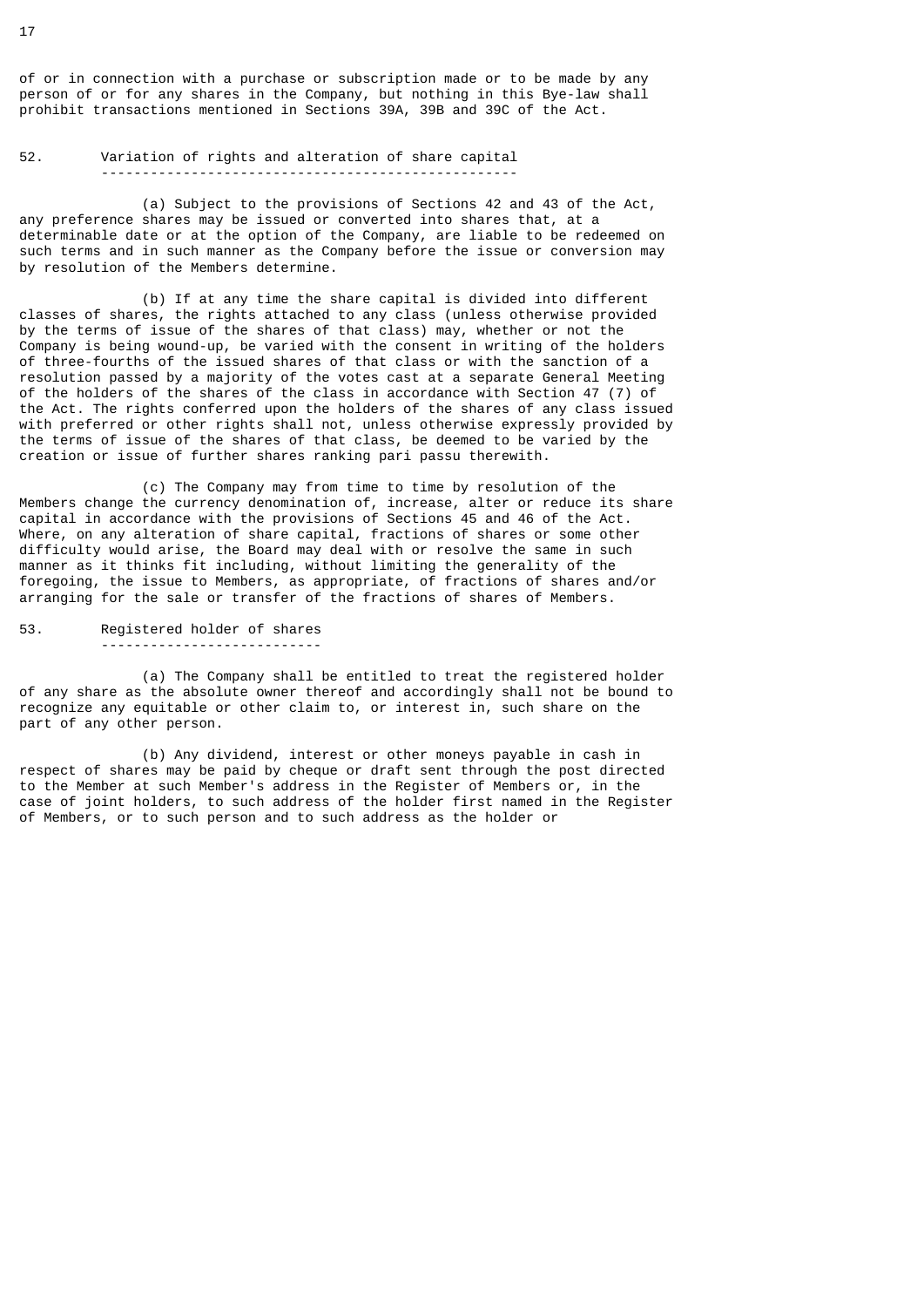joint holders may in writing direct. If two or more persons are registered as joint holders of any shares any one can give an effectual receipt for any dividend paid in respect of such shares.

54. Death of a joint holder -----------------------

 Where two or more persons are registered as joint holders of a share or shares then in the event of the death of any joint holder or holders the remaining joint holder or holders shall be absolutely entitled to the said share or shares and the Company shall recognize no claim in respect of the estate of any joint holder except in the case of the last survivor of such joint holders.

55. Share certificates ------------------

 (a) Every Member shall be entitled to a certificate under the seal of the Company (or a facsimile thereof) with such legends as the Board sees fit, specifying the number and, where appropriate, the class of shares held by such Member and whether the same are fully paid up and, if not, how much has been paid thereon. The Board may by resolution determine, either generally or in a particular case, that any or all signatures on certificates may be printed thereon or affixed by mechanical means.

 (b) If any such certificate shall be proved to the satisfaction of the Board to have been worn out, lost, mislaid or destroyed the Board may cause a new certificate to be issued and request an indemnity for the lost certificate if it sees fit.

56. Calls on shares ---------------

 (a) With respect to any shares which are not fully paid, the Board may from time to time make such calls as it thinks fit upon the Members in respect of any monies unpaid on any such shares allotted to or held by such Members and, if a call is not paid on or before the day appointed for payment thereof, the Member may at the discretion of the Board be liable to pay the Company interest on the amount of such call at such rate as the Board may determine, from the date when such call was payable up to the actual date of payment. The joint holders of any such share shall be jointly and severally liable to pay all calls in respect thereof.

 (b) The Board may, on the issue of shares, differentiate between the holders as to the amount of calls to be paid and the times of payment of such calls.

57. Forfeiture of shares --------------------

 (a) If any Member fails to pay, on the day appointed for payment thereof, any call in respect of any share allotted to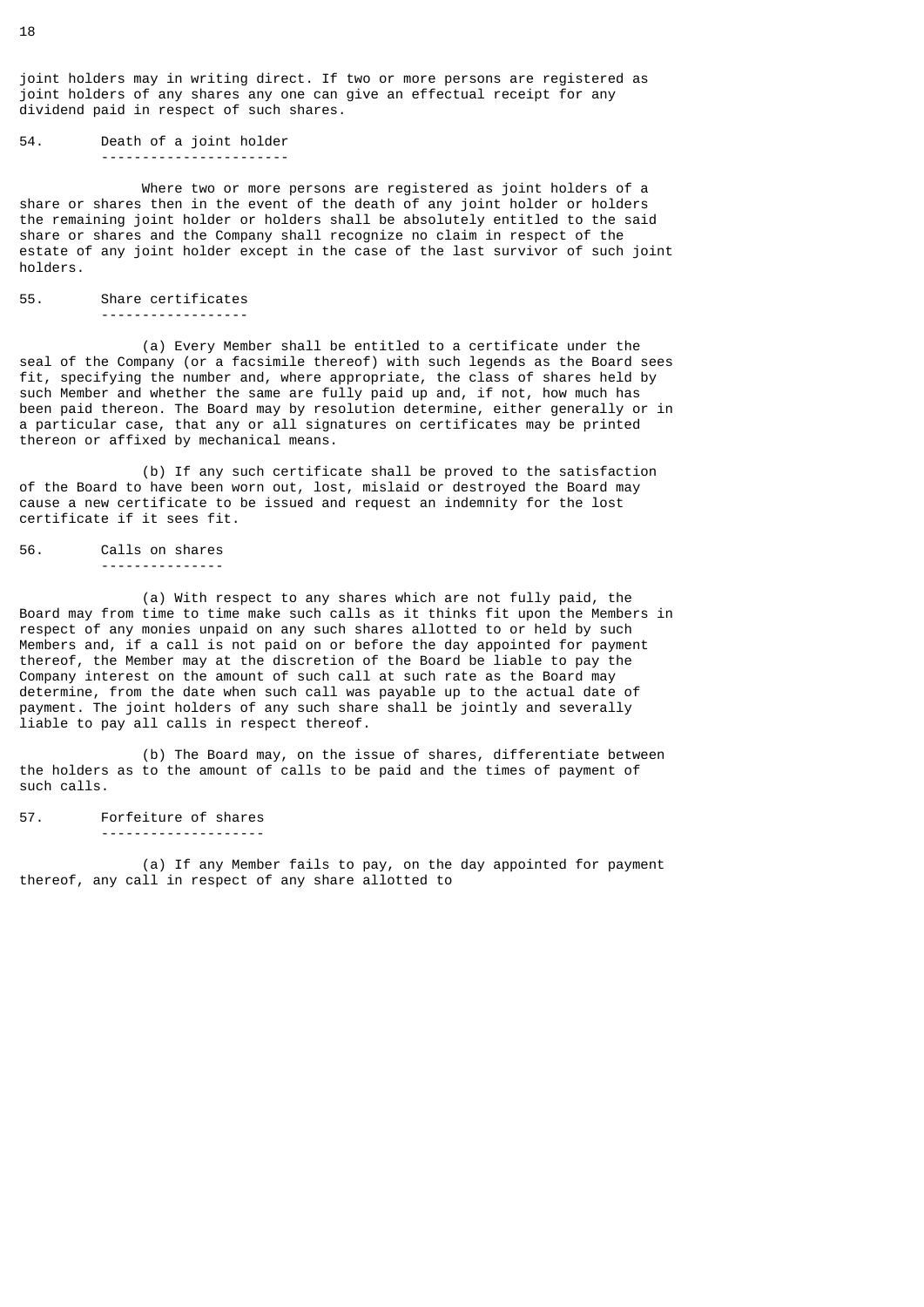or held by such Member, the Board may, at any time thereafter during such time as the call remains unpaid, direct the Secretary to forward to such Member a notice in the form, or as near thereto as circumstances admit, of Form "B" in the Appendix hereto.

 (b) If the requirements of such notice are not complied with, any such share may at any time thereafter before the payment of such call and the interest due in respect thereof be forfeited by a resolution of the Board to that effect, and such share shall thereupon become the property of the Company and may be disposed of as the Board shall determine.

 (c) A Member whose share or shares have been forfeited as aforesaid shall, notwithstanding such forfeiture, be liable to pay to the Company all calls owing on such share or shares at the time of the forfeiture and all interest due thereon.

> REGISTER OF MEMBERS -------------------

58. Contents of Register of Members -------------------------------

 The Board shall cause to be kept in one or more books a Register of Members and shall enter therein the following particulars:

 (a) the name and address of each Member, the number and, where appropriate, the class of shares held by such Member and the amount paid or agreed to be considered as paid on such shares;

 (b) the date on which each person was entered in the Register of Members; and

 (c) the date on which any person ceased to be a Member for one year after such person so ceased.

59. Inspection of Register of Members ---------------------------------

 The Register of Members shall be open to inspection at the registered office of the Company on every business day, subject to such reasonable restrictions as the Board may impose, so that not less than two hours in each business day be allowed for inspection.

 The Register of Members may, after notice has been given by advertisement in an appointed newspaper to that effect, be closed for any time or times not exceeding in the whole thirty days in each year.

60. Determination of record dates -----------------------------

 Notwithstanding any other provision of these Bye-laws, the Board may fix any date as the record date for: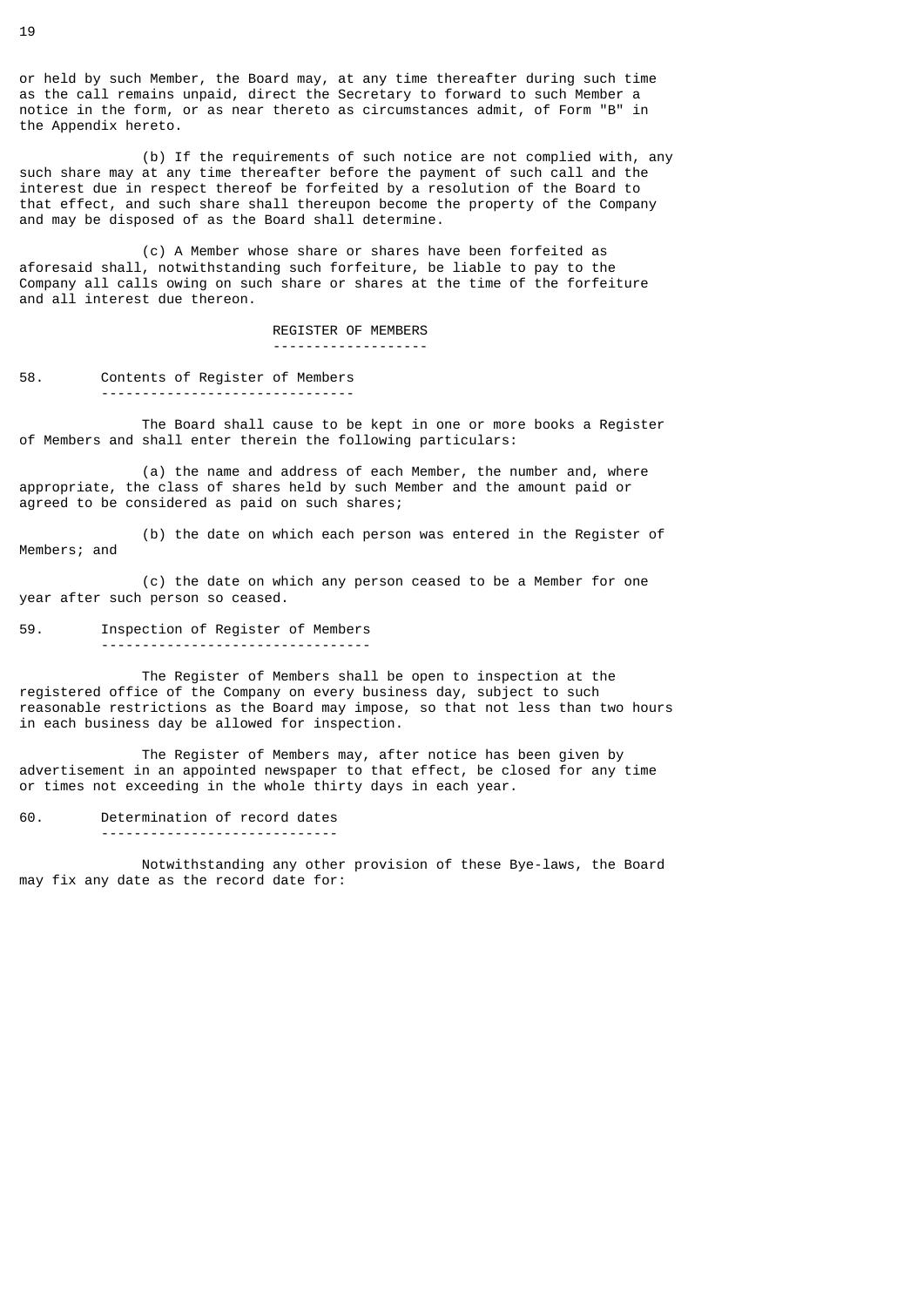(a) determining the Members entitled to receive any dividend; and

 (b) determining the Members entitled to receive notice of and to vote at any General Meeting of the Company.

### TRANSFER OF SHARES ------------------

## 61. Instrument of transfer ----------------------

 (a) An instrument of transfer shall be in the form or as near thereto as circumstances admit of Form "C" in the Appendix hereto or in such other common form as the Board may accept. Such instrument of transfer shall be signed by or on behalf of the transferor and transferee provided that, in the case of a fully paid share, the Board may accept the instrument signed by or on behalf of the transferor alone. The transferor shall be deemed to remain the holder of such share until the same has been transferred to the transferee in the Register of Members.

 (b) The Board may refuse to recognize any instrument of transfer unless it is accompanied by the certificate in respect of the shares to which it relates and by such other evidence as the Board may reasonably require to show the right of the transferor to make the transfer.

### 62. Restriction on transfer

-----------------------

 (a) The Board shall refuse to register a transfer unless all applicable consents, authorizations and permissions of any governmental body or agency in Bermuda have been obtained.

 (b) If the Board refuses to register a transfer of any share the Secretary shall, within 10 days after the date on which the transfer was lodged with the Company, send to the transferor and transferee notice of the refusal.

63. Transfers by joint holders --------------------------

 The joint holders of any share or shares may transfer such share or shares to one or more of such joint holders, and the surviving holder or holders of any share or shares previously held by them jointly with a deceased Member may transfer any such share to the executors or administrators of such deceased Member.

> TRANSMISSION OF SHARES ----------------------

64. Representative of deceased Member ---------------------------------

 In the case of the death of a Member the survivor or survivors where the deceased Member was a joint holder, and the legal personal representatives of the deceased Member where the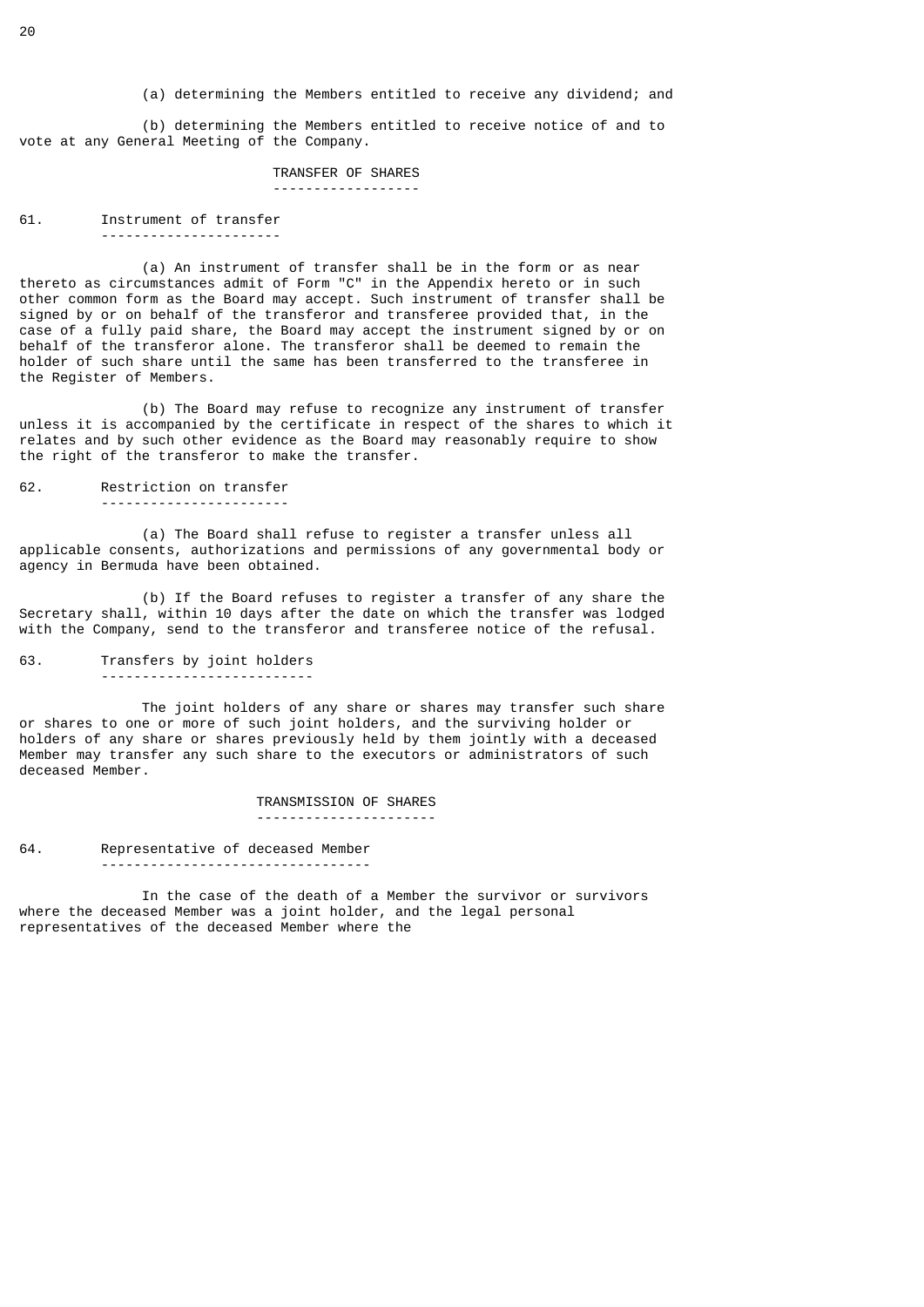deceased Member was a sole holder, shall be the only persons recognized by the Company as having any title to the deceased Member's interest in the shares.

 Nothing herein contained shall release the estate of a deceased joint holder from any liability in respect of any share which had been jointly held by such deceased Member with other persons. Subject to the provisions of Section 52 of the Act, for the purpose of this Bye-law, legal personal representative means the executor or administrator of a deceased Member or such other person as the Board may in its absolute discretion decide as being properly authorized to deal with the shares of a deceased Member.

### 65. Registration on death or bankruptcy ----------------------------------- 0

 Any person becoming entitled to a share in consequence of the death or bankruptcy of any Member may be registered as a Member upon such evidence as the Board may deem sufficient or may elect to nominate some person to be registered as a transferee of such share, and in such case the person becoming entitled shall execute in favour of such nominee an instrument of transfer in the form, or as near thereto as circumstances admit, of Form "D" in the Appendix hereto.

 On the presentation thereof to the Board, accompanied by such evidence as the Board may require to prove the title of the transferor, the transferee shall be registered as a Member but the Board shall, in either case, have the same right to decline or suspend registration as it would have had in the case of a transfer of the share by that Member before such Member's death or bankruptcy, as the case may be.

> DIVIDENDS AND OTHER DISTRIBUTIONS ---------------------------------

66. Declaration of dividends by the Board -------------------------------------

 Subject to these Bye-laws, the Board may, in accordance with Section 54 of the Act, declare a dividend to be paid to the Members, in proportion to the number of shares held by them, and such dividend may be paid in cash or wholly or partly in specie in which case the Board may fix the value for distribution in specie of any assets.

67. Other distributions

-------------------

 The Board may declare and make such other distributions (in cash or in specie) to the Members as may be lawfully made out of the assets of the Company.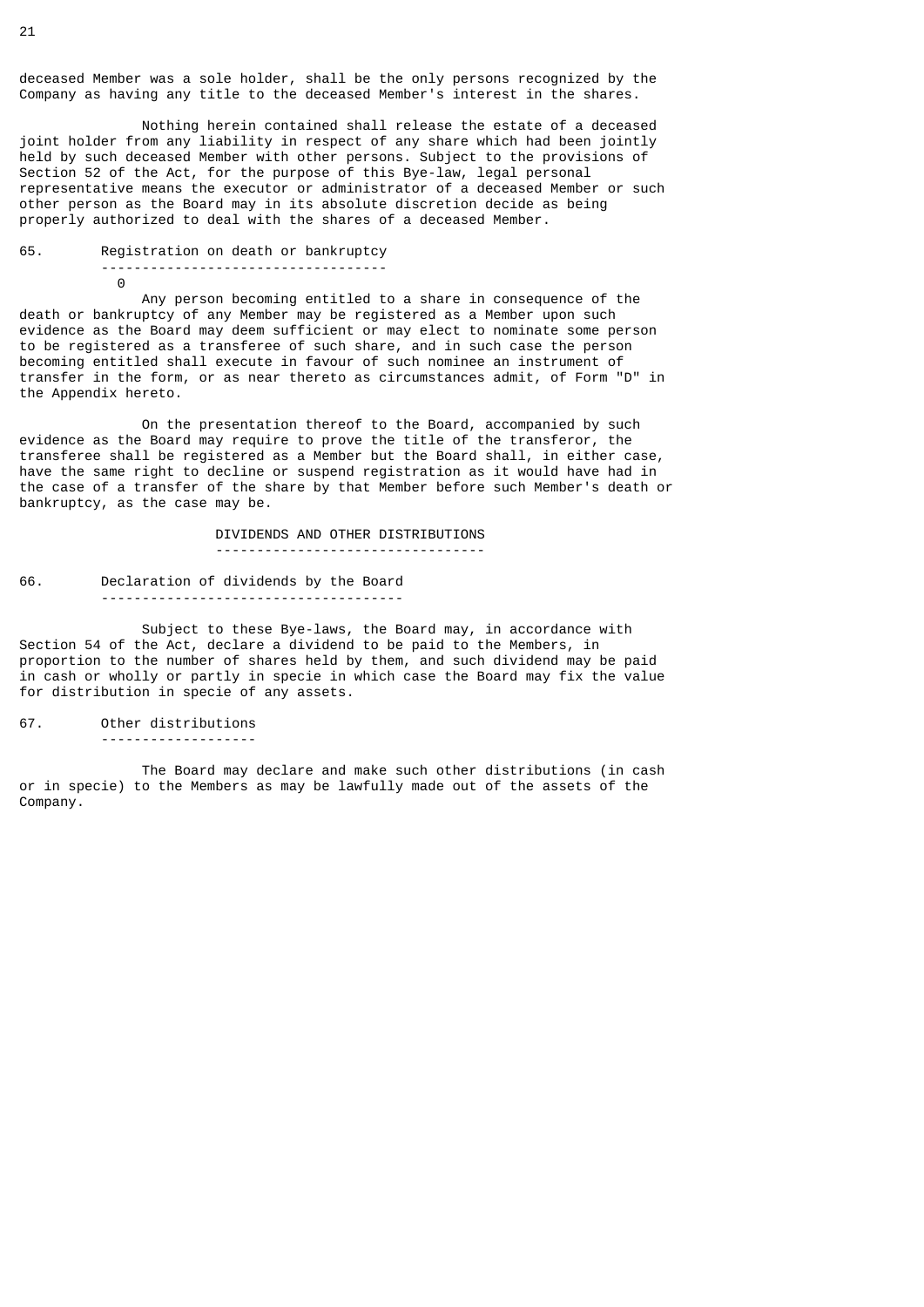68. Reserve fund ------------

 The Board may from time to time before declaring a dividend set aside, out of the surplus or profits of the Company, such sum as it thinks proper as a reserve fund to be used to meet contingencies or for equalizing dividends or for any other special purpose.

69. Deduction of Amounts due to the Company ---------------------------------------

 The Board may deduct from the dividends or distributions payable to any Member all monies due from such Member to the Company on account of calls.

### CAPITALIZATION

--------------

70. Issue of bonus shares ---------------------

 (a) The Board may resolve to capitalize any part of the amount for the time being standing to the credit of any of the Company's share premium or other reserve accounts or to the credit of the profit and loss account or otherwise available for distribution by applying such sum in paying up unissued shares to be allotted as fully paid bonus shares pro rata to the Members.

 (b) The Company may capitalize any sum standing to the credit of a reserve account or sums otherwise available for dividend or distribution by applying such amounts in paying up in full partly paid shares of those Members who would have been entitled to such sums if they were distributed by way of dividend or distribution.

> ACCOUNTS AND FINANCIAL STATEMENTS ---------------------------------

71. Records of account ------------------

 The Board shall cause to be kept proper records of account with respect to all transactions of the Company and in particular with respect to:

 (a) all sums of money received and expended by the Company and the matters in respect of which the receipt and expenditure relates;

(b) all sales and purchases of goods by the Company; and

(c) the assets and liabilities of the Company.

Such records of account shall be kept at the registered office of the Company or, subject to Section 83 (2) of the Act, at such other place as the Board thinks fit and shall be available for inspection by the Directors during normal business hours.

22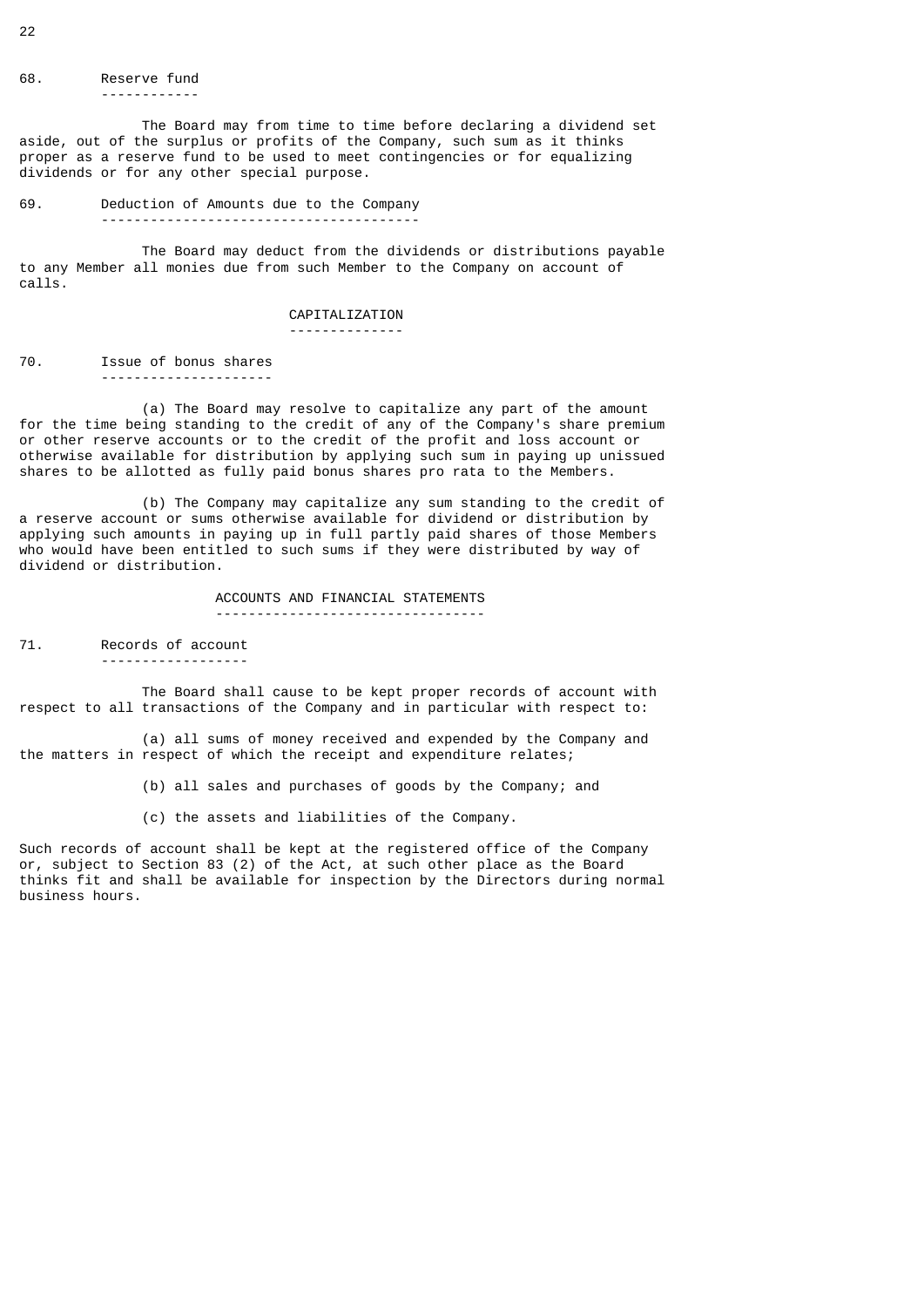72. Financial year end ------------------

 The financial year end of the Company may be determined by resolution of the Board and failing such resolution shall be 31st December in each year.

73. Financial statements --------------------

 Subject to any rights to waive laying of accounts pursuant to Section 88 of the Act, financial statements as required by the Act shall be laid before the Members in General Meeting.

 AUDIT -----

74. Appointment of Auditor ----------------------

 Subject to Section 88 of the Act, at the annual General Meeting or at a subsequent special General Meeting in each year, an independent representative of the Members shall be appointed by them as Auditor of the accounts of the Company. Such Auditor may be a Member but no Director, Officer or employee of the Company shall, during his or her continuance in office, be eligible to act as an Auditor of the Company.

75. Remuneration of Auditor -----------------------

 The remuneration of the Auditor shall be fixed by the Company in General Meeting or in such manner as the Members may determine.

76. Vacation of office of Auditor -----------------------------

 If the office of Auditor becomes vacant by the resignation or death of the Auditor, or by the Auditor becoming incapable of acting by reason of illness or other disability at a time when the Auditor's services are required, the Board shall, as soon as practicable, convene a special General Meeting to fill the vacancy thereby created.

77. Access to books of the Company ------------------------------

 The Auditor shall at all reasonable times have access to all books kept by the Company and to all accounts and vouchers relating thereto, and the Auditor may call on the Directors or Officers of the Company for any information in their possession relating to the books or affairs of the Company.

78. Report of the Auditor ---------------------

 (a) Subject to any rights to waive laying of accounts or appointment of an Auditor pursuant to Section 88 of the Act, the accounts of the Company shall be audited at least once in every year.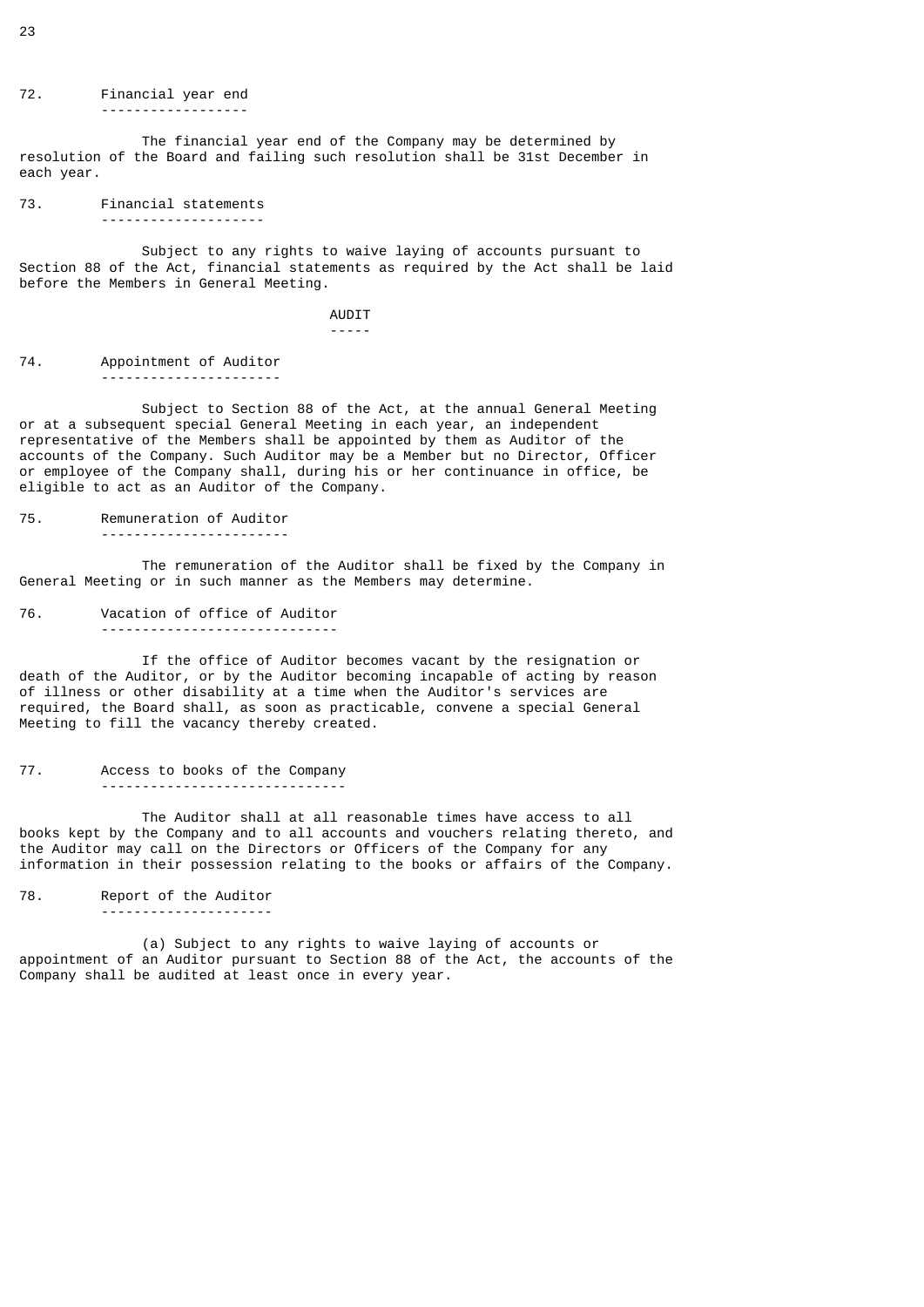(b) The financial statements provided for by these Bye-laws shall be audited by the Auditor in accordance with generally accepted auditing standards. The Auditor shall make a written report thereon in accordance with generally accepted auditing standards and the report of the Auditor shall be submitted to the Members in General Meeting.

 (c) The generally accepted auditing standards referred to in sub-paragraph (b) of this Bye-law may be those of a country or jurisdiction other than Bermuda as shall be determined by the Board. If so, the financial statements and the report of the Auditor must disclose this fact and name such country or jurisdiction.

 NOTICES -------

79. Notices to Members of the Company ---------------------------------

 A notice may be given by the Company to any Member either by delivering it to such Member in person or by sending it to such Member's address in the Register of Members or to such other address given for the purpose. For the purposes of this Bye-law, a notice may be sent by mail, courier service, cable, telex, board, facsimile or other mode of representing words in a legible and non-transitory form.

80. Notices to joint Members ------------------------

 Any notice required to be given to a Member shall, with respect to any shares held jointly by two or more persons, be given to whichever of such persons is named first in the Register of Members and notice so given shall be sufficient notice to all the holders of such shares.

81. Service and delivery of notice

------------------------------

 Any notice shall be deemed to have been served at the time when the same would be delivered in the ordinary course of transmission and, in proving such service, it shall be sufficient to prove that the notice was properly addressed and prepaid, if posted, and the time when it was posted, delivered to the courier or to the cable company or transmitted by telex, facsimile or other method as the case may be.

> SEAL OF THE COMPANY -------------------

82. The seal --------

 The seal of the Company shall be in such form as the Board may from time to time determine. The Board may adopt one or more duplicate seals for use outside Bermuda.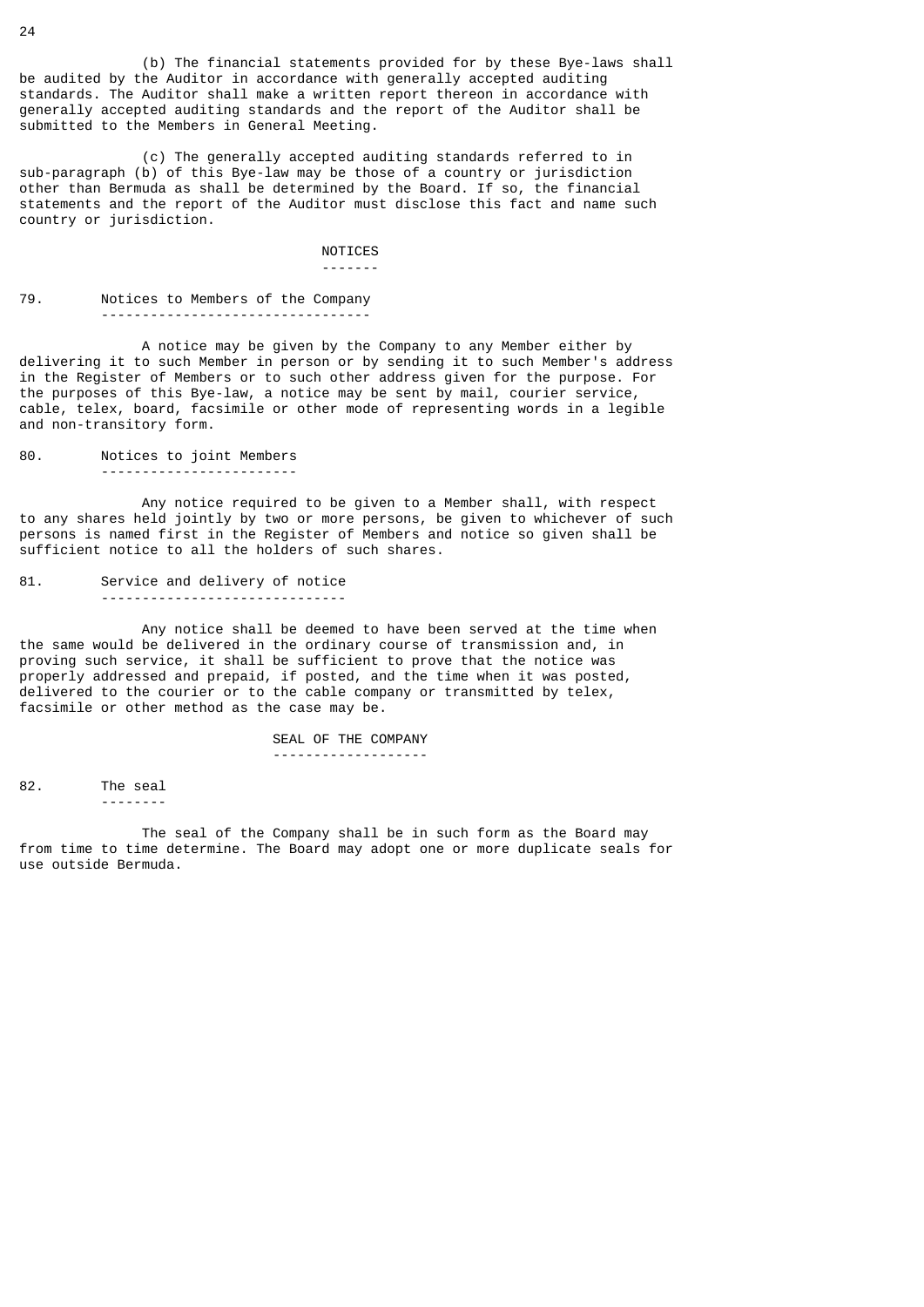### 83. Manner in which seal is to be affixed -------------------------------------

 The seal of the Company shall not be affixed to any instrument except attested by the signature of a Director and the Secretary or any two Directors, provided that any Director, or Officer, may affix the seal of the Company attested by such Director or Officer's signature only to any authenticated copies of these Bye-laws, the incorporating documents of the Company, the minutes of any meetings or any other documents required to be authenticated by such Director or Officer.

### WINDING-UP ----------

### 84. Winding up/distribution by liquidator -------------------------------------

 If the Company shall be wound up the liquidator may, with the sanction of a resolution of the Members, divide amongst the Members in specie or in kind the whole or any part of the assets of the Company (whether they shall consist of property of the same kind or not) and may, for such purpose, set such value as he or she deems fair upon any property to be divided as aforesaid and may determine how such division shall be carried out as between the Members or different classes of Members. The liquidator may, with the like sanction, vest the whole or any part of such assets in trustees upon such trusts for the benefit of the Members as the liquidator shall think fit, but so that no Member shall be compelled to accept any shares or other securities or assets whereon there is any liability.

> ALTERATION OF BYE-LAWS ----------------------

85. Alteration of Bye-laws ----------------------

 No Bye-law shall be rescinded, altered or amended and no new Bye-law shall be made until the same has been approved by a resolution of the Board and by a resolution of the Members.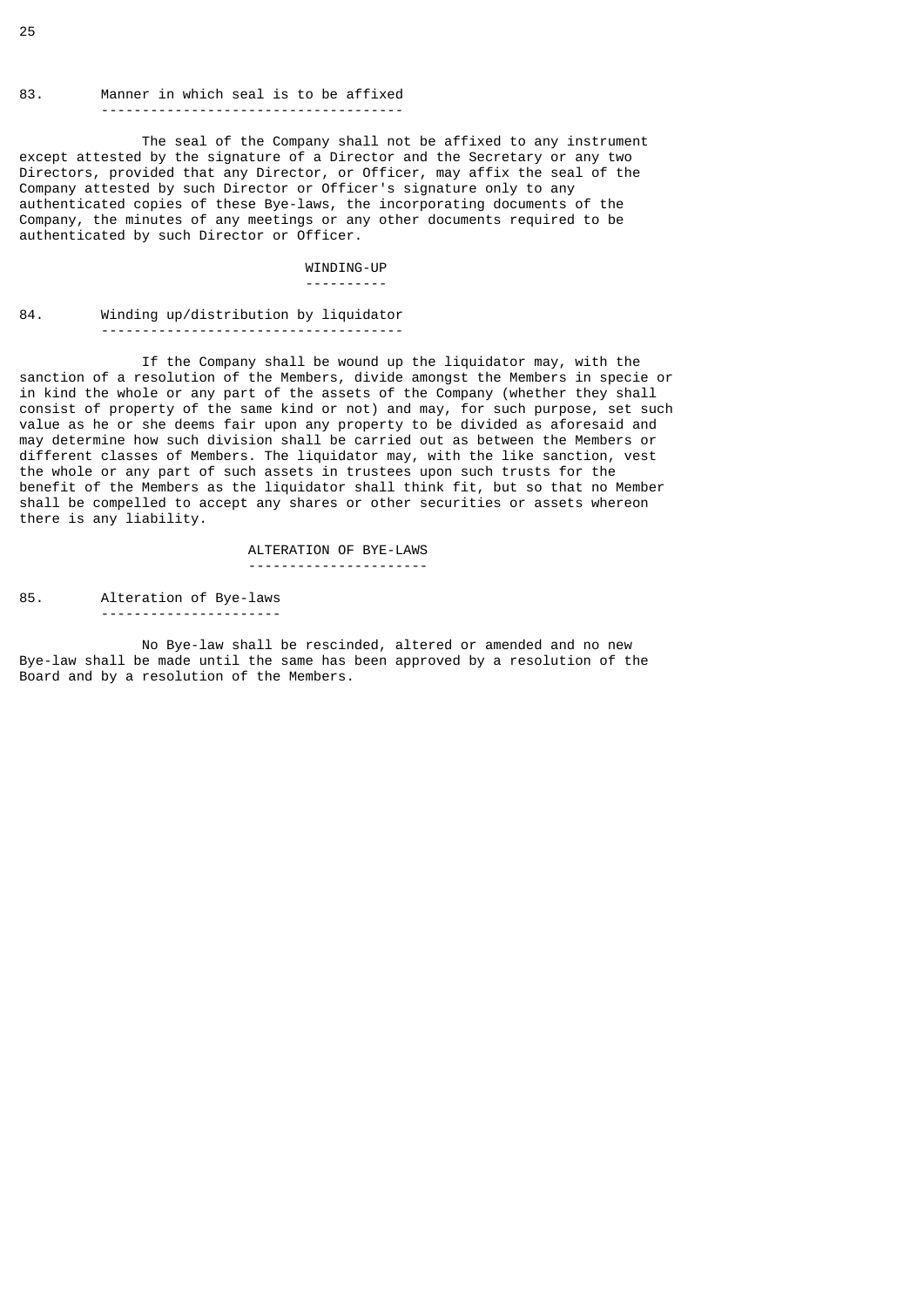# SCHEDULE A TO AMENDED AND RESTATED BYE-LAWS ------------------------------------------- DESIGNATIONS, NUMBER, VOTING POWERS; PREFERENCES AND RIGHTS **OF** the contract of the contract of the contract of the contract of the contract of the contract of the contract of the contract of the contract of the contract of the contract of the contract of the contract of the contr DILUTED VOTING CLASS I COMMON SHARES AND DILUTED VOTING CLASS II COMMON SHARES

### 1. Designation and Amount.

-----------------------

 The shares of each such series shall be designated (i) the Diluted Voting Class I Common Shares, par value \$1.00 per share (the "Diluted Voting I Shares"), and (ii) the Diluted Voting Class II Common Shares, par value \$1.00 per share (the "Diluted Voting II Shares"). The number of shares constituting the Diluted Voting I Shares shall be 4,199,191 shares. The number of shares constituting the Diluted Voting II Shares shall be 1,454,109 shares.

2. General. --------

 Except as provided in items 3 and 4 below, each Diluted Voting I Share and each Diluted Voting II Share shall be entitled to the same rights, and be subject to the same restrictions, as the Full Voting Common Shares as set forth in these Bye-laws.

### 3. Voting. -------

 A. Diluted Voting I Shares. Except as set forth below, holders of Diluted Voting I Shares shall be entitled to one vote for each Diluted Voting I Share held at each meeting of shareholders of the Company with respect to any and all matters presented to the shareholders of the Company for their action or consideration and upon which such holder is entitled to vote in accordance with these Bye-Laws. Except as provided by law or these Bye-laws, holders of Diluted Voting I Shares shall vote together with the holders of Common Shares and Diluted Voting II Shares as a single class.

 Except as required by law and in respect of a vote contemplated by Bye-law 43(b)(1), each holder of issued and outstanding Diluted Voting I Shares shall be entitled to a fixed voting interest in the Company of up to 9.9% of all outstanding voting rights attached to the Common Shares, inclusive of the percentage interest in the Company represented by Controlled Common Shares (as defined below) owned by the holder thereof from time to time, but in no event greater than one vote for each Diluted Voting I Share so held, at each meeting of shareholders of the Company with respect to any and all matters presented to the shareholders of the Company for their action or consideration and upon which such holder is entitled to vote in accordance with these Bye-laws.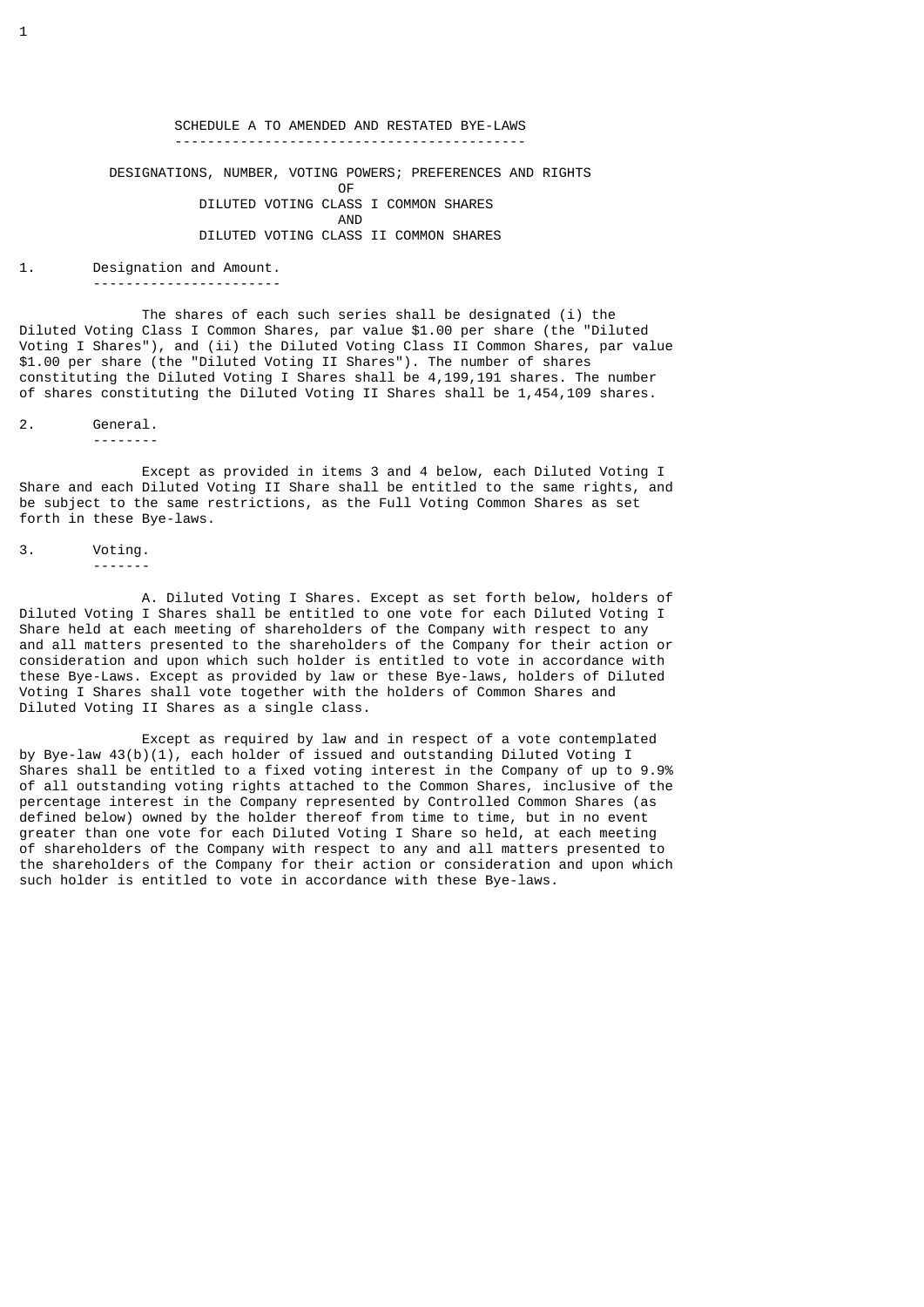B. Diluted Voting II Shares. Except as required by law and in respect of a vote contemplated by Bye-law  $43(b)(1)$ , holders of Diluted Voting II Shares shall be entitled to one-third of a vote for each Diluted Voting II Share held, provided, that in no event shall a holder of Diluted Voting II Shares have greater than 9.9% of all outstanding voting rights attached to the Common Shares, inclusive of the percentage interest in the Company represented by Controlled Common Shares, at each meeting of shareholders of the Company with respect to any and all matters presented to the shareholders of the Company for their action or consideration and upon which such holder is entitled to vote in accordance with these Bye-laws.

 Except as provided by law or these Bye-laws, holders of Diluted Voting II Shares shall vote together with the holders of Common Shares and Diluted Voting I Shares as a single class.

C. As used herein, with respect to any holder of Diluted Voting<br>Shares , "Controlled Common Shares" means Common Shares owned directly, "Controlled Common Shares" means Common Shares owned directly, indirectly or constructively by such holder within the meaning of Section 958 of the U.S. Internal Revenue Code of 1986, as amended, and applicable rules and regulations thereunder.

4. Conversion.

-----------

 Following a sale, transfer, exchange or other disposition of any Diluted Voting I Shares or Diluted Voting II Shares by a holder thereof, the Diluted Voting I Shares and Diluted Voting II Shares are convertible into an equal number of Full Voting Common Shares on a one-for-one basis at the option of the purchaser or transferee thereof upon two days prior written notice to the Company.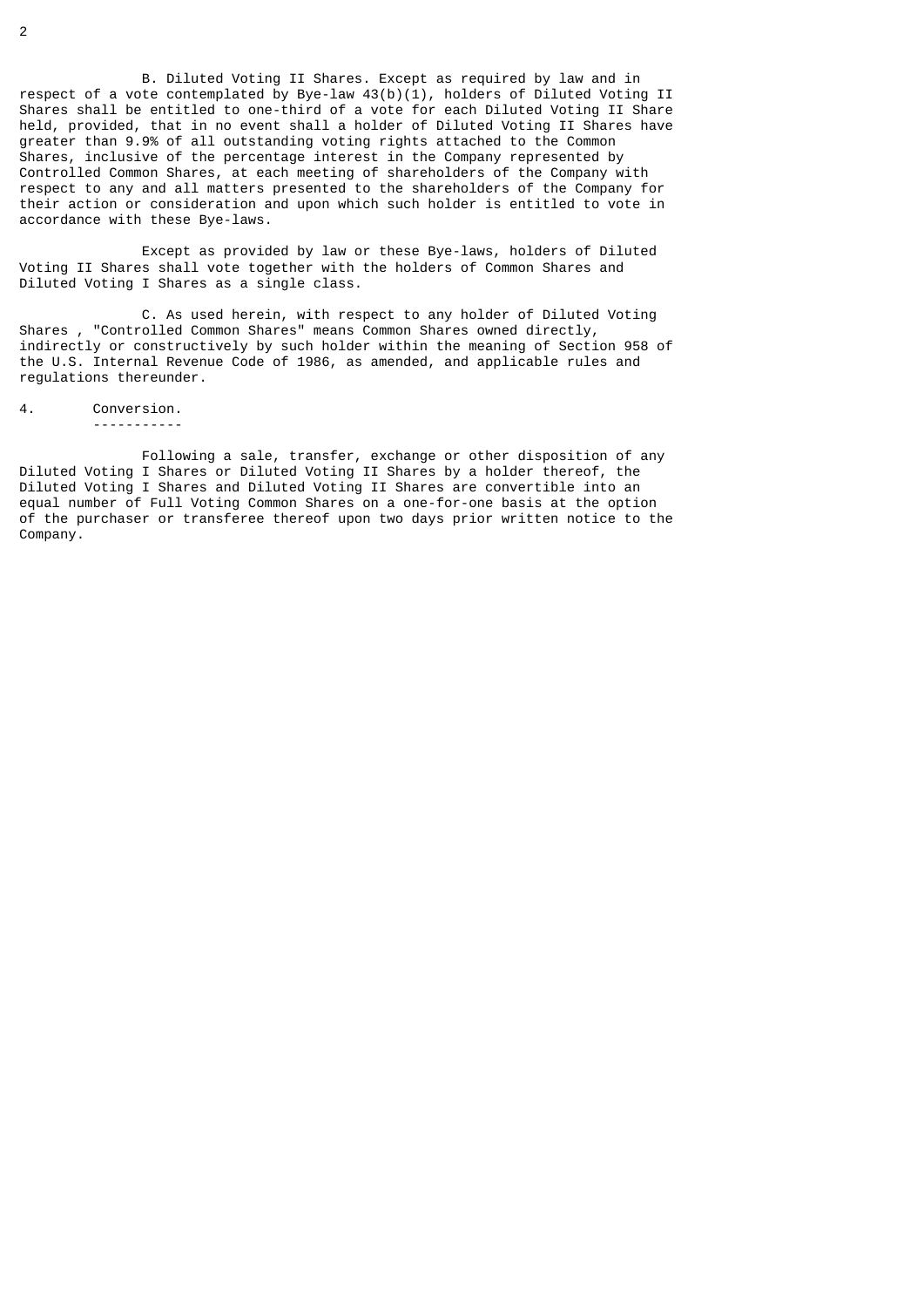APPENDIX - FORM A (Bye-law 48) -----------------

## P R 0 X Y

of<br>the holder of share in the above-named Company hereby appoint ....................................... or failing her or him.......................................... or failing her or him............................................................ as my proxy to vote on my behalf at the General Meeting of the Company to be held on the day of , 19 and at any adjournment thereof.

Dated this day of , 19

\*GIVEN under the seal of the company

\*Signed by the above-named

..................................................

 .................................................. Witness

\*Delete as applicable.

I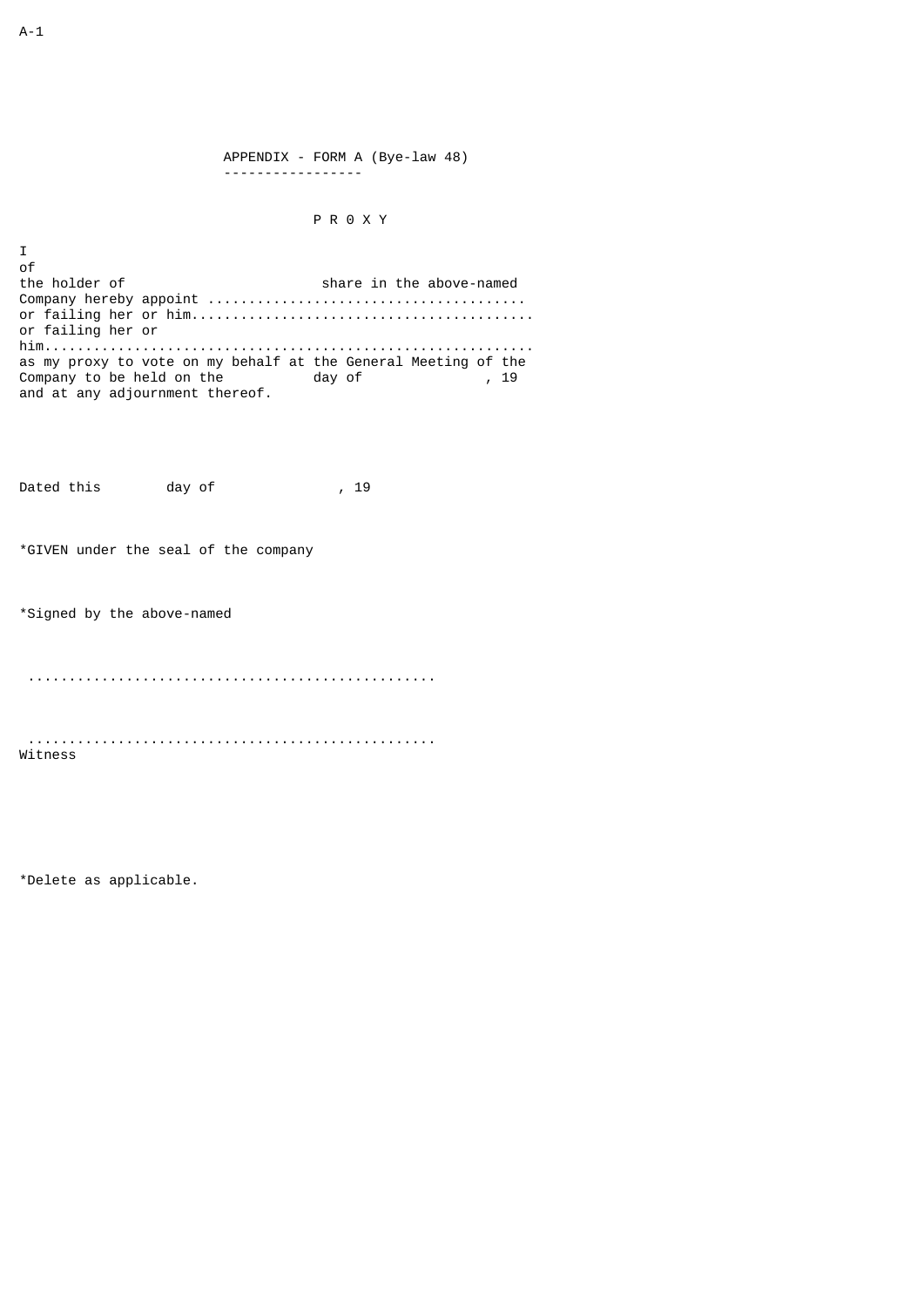APPENDIX - FORM B (Bye-law 57) -----------------

NOTICE OF LIABILITY TO FORFEITURE FOR NON PAYMENT OF CALL - ---------------------------------------------------------

You have failed to pay the call of [amount of call] made on the ...... day of ........, 19.. last, in respect of the [number] share(s) [numbers in figures] standing in your name in the Register of Members of the Company, on the ...... day of ........., 19.. last, the day appointed for payment of such call. You are hereby notified that unless you pay such call together with interest thereon at the rate of ................. per annum computed from the said ....... day of 19... last, on or before the  $\dots \dots$  day of  $\dots \dots \dots \dots 19\dots$  next at the place of business of the said Company the share(s) will be liable to be forfeited.

Dated this ....... day of .............., 19...

[Signature of Secretary] By order of the Board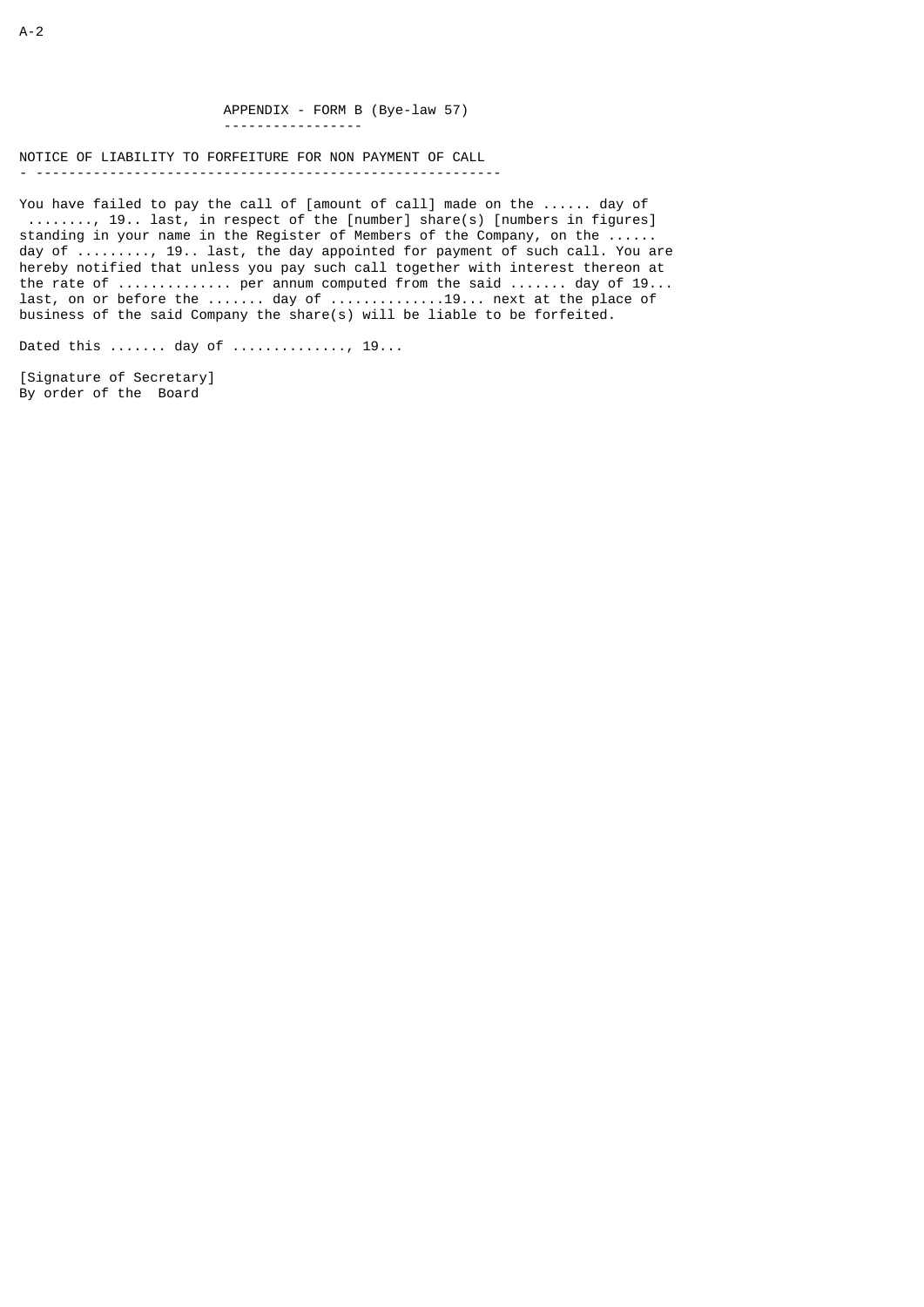APPENDIX - FORM C (Bye-law 61) ----------------- TRANSFER OF A SHARE OR SHARES ----------------------------- FOR VALUE RECEIVED .................................... [amount] [transferor] hereby sell assign and transfer unto ............................. [transferee] of .....................................................[address] [number of shares] shares of ...............................................[name of Company] Dated ................... (Transferor) In the presence of: .................... (Witness) (Transferee) In the presence of:

 ........................... (Witness)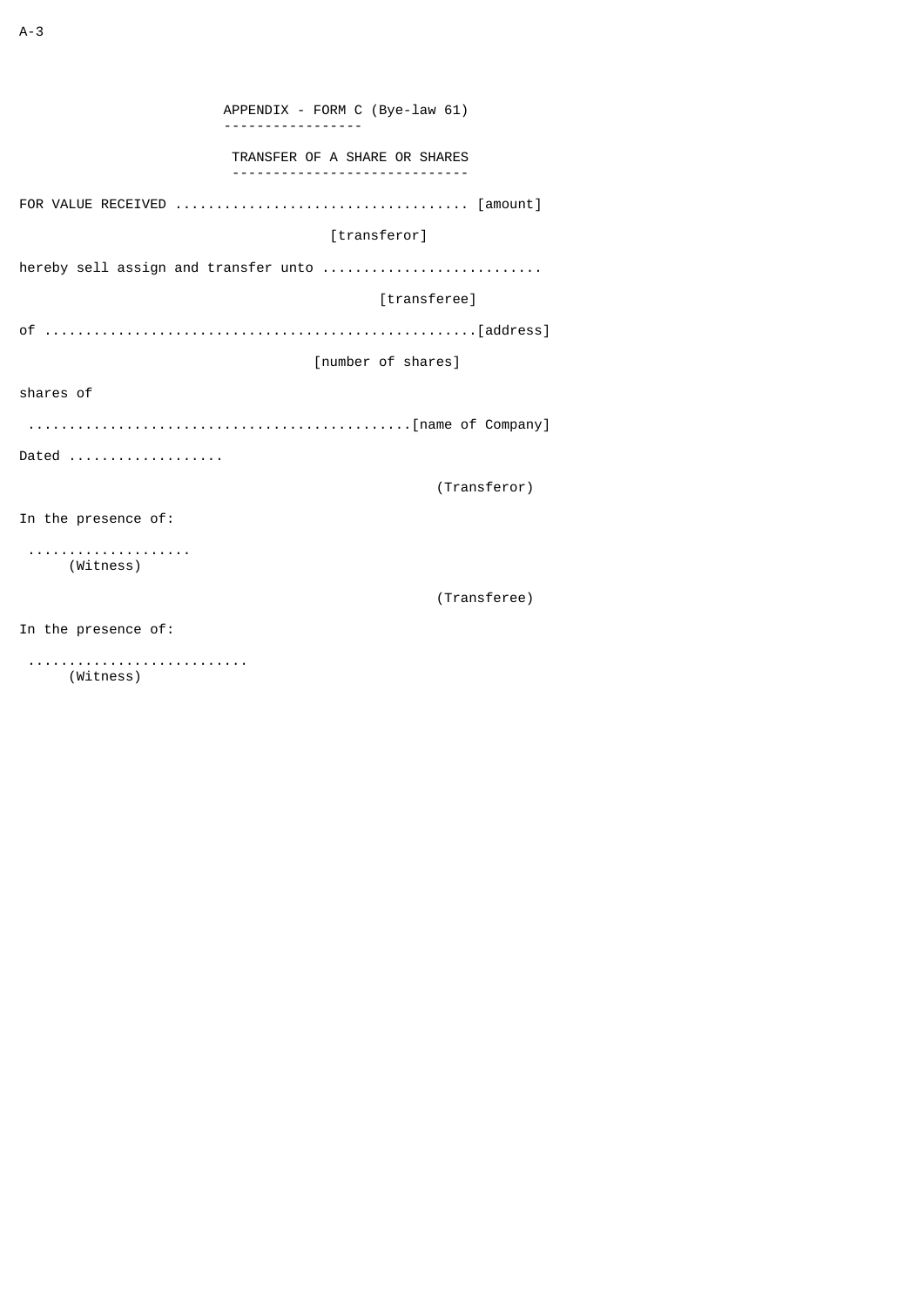APPENDIX - Form D (Bye-law 65) ------------------------------

TRANSFER BY A PERSON BECOMING ENTITLED ON DEATH OF A MEMBER - -----------------------------------------------------------

I/We having become entitled in consequence of the death of [name of the deceased Member] to [number] share(s) numbered [number in figures] standing in the register of members of [Company] in the name of the said [name of deceased Member] instead of being registered myself/ourselves elect to have [name of transferee] (the "Transferee") registered as a transferee of such share(s) and I/we do hereby accordingly transfer the said share(s) to the Transferee to hold the same unto the Transferee her or his executors administrators and assigns subject to the conditions on which the same were held at the time of the execution thereof; and the Transferee does hereby agree to take the said share(s) subject to the same conditions.

WITNESS our hands this ........ day of ..........., 19...

Signed by the above-named ) [person or persons entitled] ) in the presence of: (1)

Signed by the above-named )<br>[transferee] [transferee] in the presence of:  $\overrightarrow{)}$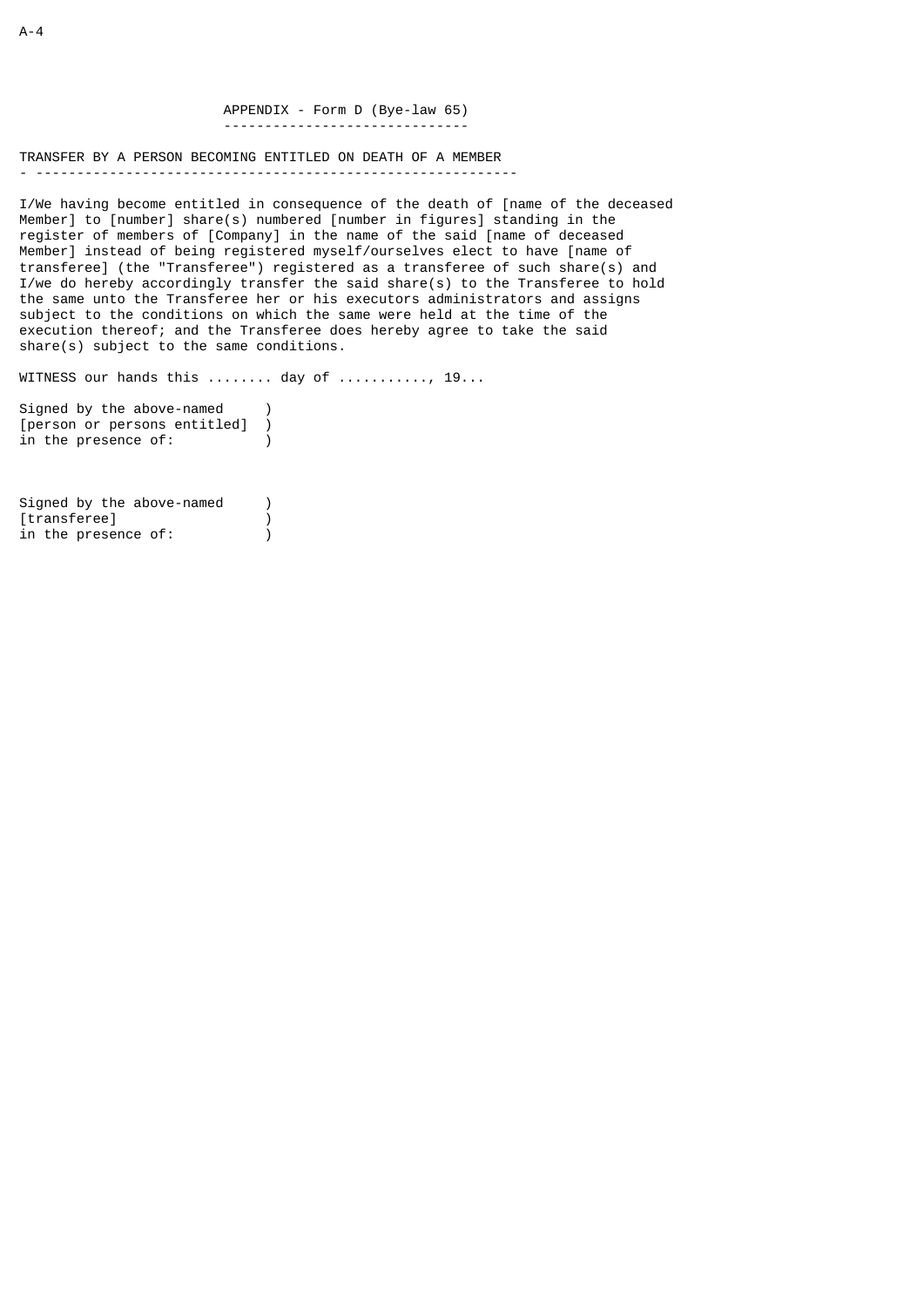TABLE OF CONTENTS

# Bye-Law

| 1.  |                                                                |
|-----|----------------------------------------------------------------|
| 2.  |                                                                |
| 3.  |                                                                |
| 4.  | Power to appoint managing director or chief                    |
|     |                                                                |
| 5.  |                                                                |
| 6.  |                                                                |
| 7.  |                                                                |
| 8.  |                                                                |
| 9.  |                                                                |
|     |                                                                |
|     |                                                                |
|     |                                                                |
|     |                                                                |
| 13. |                                                                |
|     |                                                                |
|     |                                                                |
|     |                                                                |
|     |                                                                |
|     |                                                                |
|     |                                                                |
|     |                                                                |
|     | 21. Contracts and disclosure of Directors' interests7          |
|     |                                                                |
|     |                                                                |
|     |                                                                |
|     |                                                                |
|     |                                                                |
|     |                                                                |
|     |                                                                |
|     |                                                                |
|     | 30. Indemnification of Directors and Officers of the Company10 |
|     |                                                                |
|     |                                                                |
|     |                                                                |
|     |                                                                |
|     | 34. Accidental omission of notice of General Meeting11         |
|     | 35. Meeting called on requisition of Members11                 |
|     |                                                                |
|     |                                                                |
|     |                                                                |
|     |                                                                |
|     |                                                                |
|     |                                                                |
|     |                                                                |
|     |                                                                |
|     |                                                                |
|     |                                                                |
|     |                                                                |
|     |                                                                |
|     |                                                                |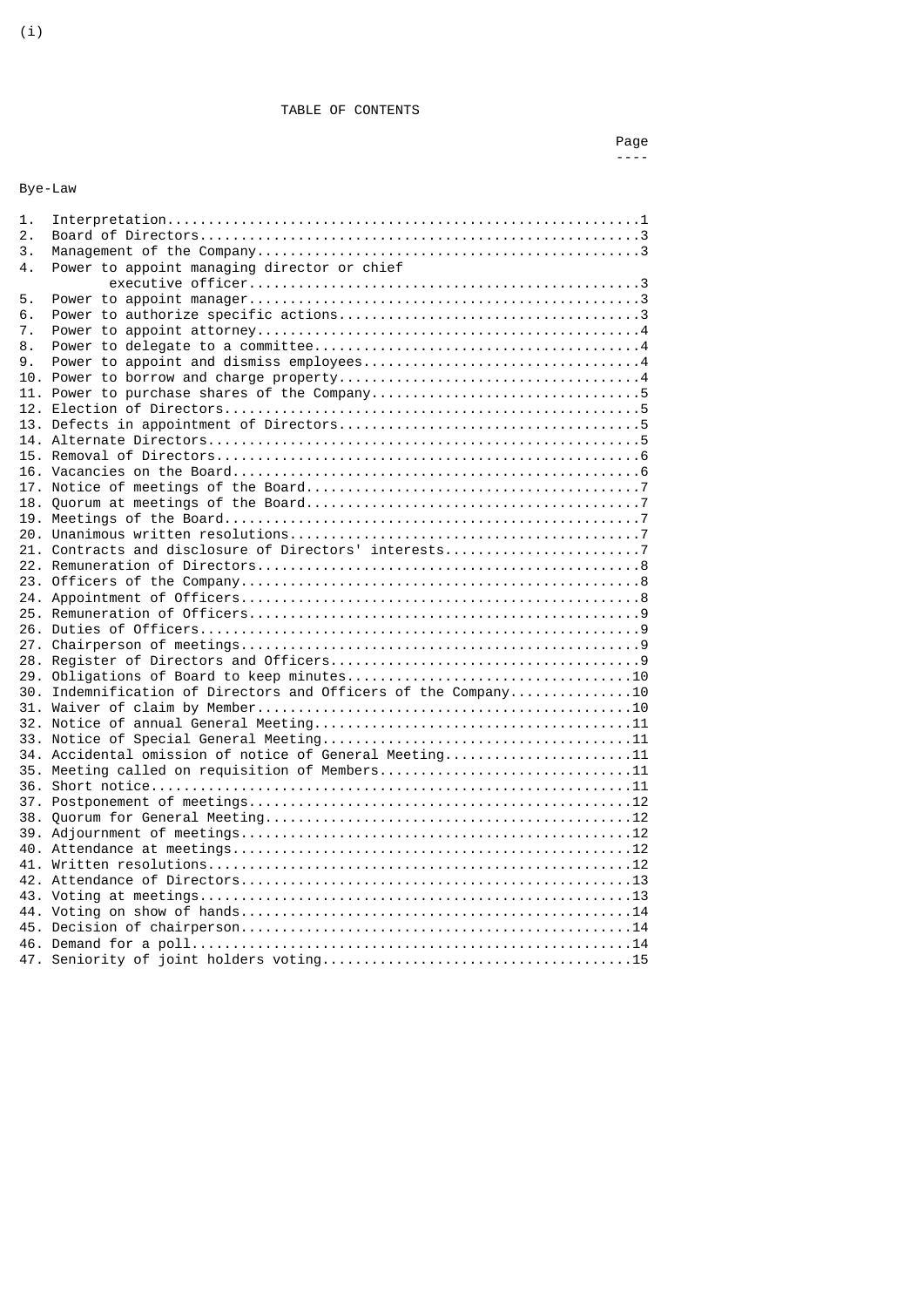| 48. |                                                           |
|-----|-----------------------------------------------------------|
|     | 49. Representation of corporations at meetings 16         |
|     |                                                           |
|     |                                                           |
|     | 52. Variation of rights and alteration of share capital17 |
|     |                                                           |
| 54. |                                                           |
| 55. |                                                           |
| 56. |                                                           |
| 57. |                                                           |
| 58. |                                                           |
| 59. |                                                           |
|     |                                                           |
| 61. |                                                           |
|     |                                                           |
| 63. |                                                           |
| 64. |                                                           |
| 65. |                                                           |
|     |                                                           |
|     |                                                           |
|     |                                                           |
| 69. |                                                           |
| 70. |                                                           |
| 71. |                                                           |
|     |                                                           |
|     |                                                           |
|     |                                                           |
|     |                                                           |
|     |                                                           |
|     |                                                           |
|     |                                                           |
|     |                                                           |
|     |                                                           |
|     |                                                           |
|     |                                                           |
|     |                                                           |
|     |                                                           |
|     |                                                           |
|     |                                                           |
|     |                                                           |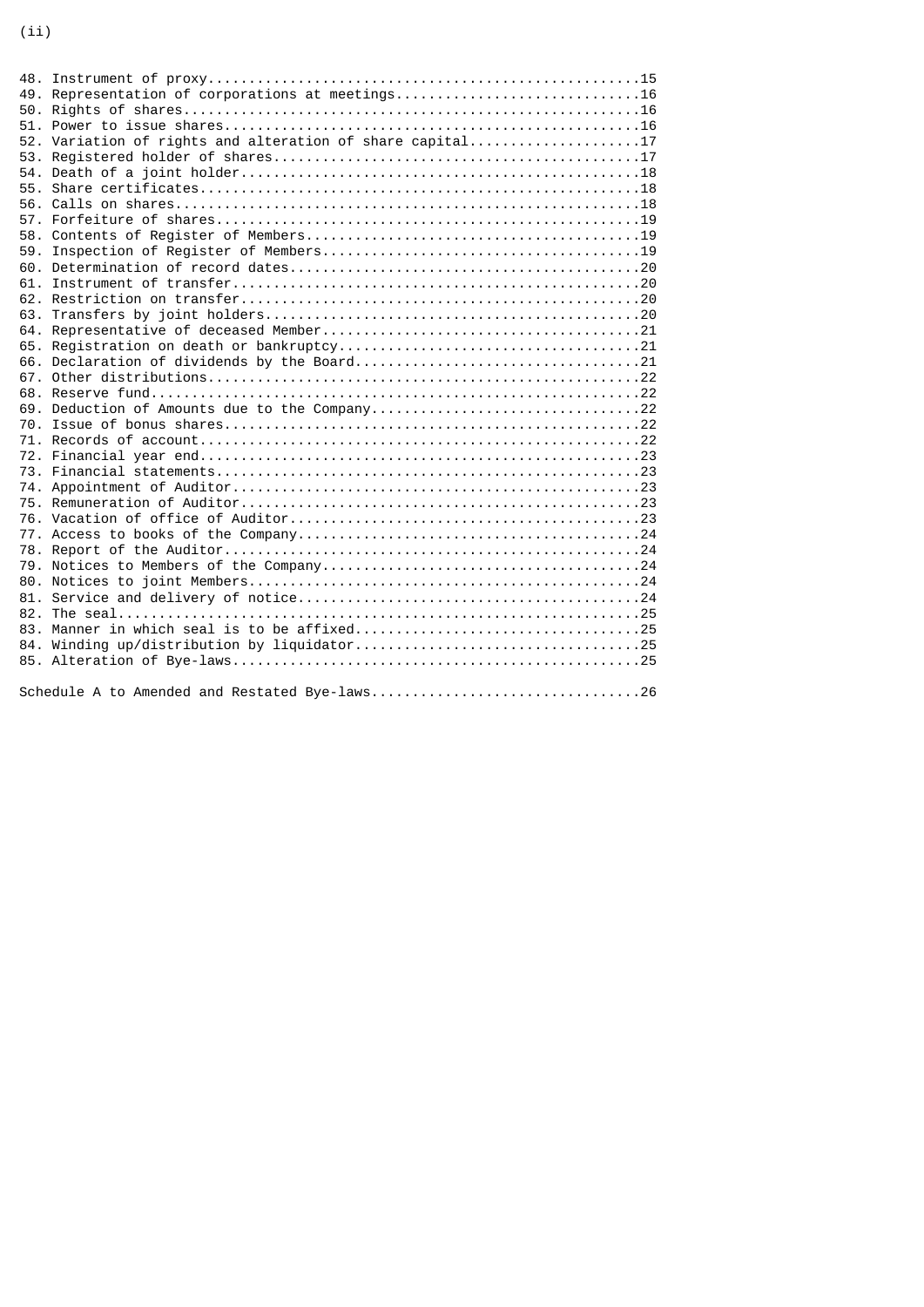## RENAISSANCERE HOLDINGS LTD. EXPANDS BOARD

PEMBROKE, Bermuda--December 23, 1996-- The shareholders of RenaissanceRe Holdings Ltd. (NYSE: RNR) at a Special General Meeting today voted to expand the Company's Board of Directors to eleven members from nine members, approved the issuance of diluted voting shares, a new series of capital shares of the Company, and approved certain corporate governance changes.

The Board of Directors of the Company, subsequent to the Special General Meeting, appointed Sidney Lapidus, John C. Sweeney and David A. Tanner to the Board of Directors of the Company effective today. Sidney Lapidus and David A. Tanner are Managing Directors of E.M. Warburg, Pincus & Co., Inc. John C. Sweeney is a Senior Vice President and Chief Investment Officer of USF&G and Chairman of Falcon Asset Management, USF&G's asset management subsidiary.

RenaissanceRe Holdings Ltd., through its subsidiaries Renaissance Reinsurance Ltd. and Glencoe Insurance Ltd., is a global provider of insurance and reinsurance. The Company's principal product is property catastrophe reinsurance.

| CONTACT: | Keith S. Hynes              | John D. Nichols, Jr.     |
|----------|-----------------------------|--------------------------|
|          | Senior Vice President       | Assistant Vice President |
|          | and Chief Financial Officer | and Treasurer            |
|          | (441) 295-4513              | $(441)$ 295-4513         |

# # # #